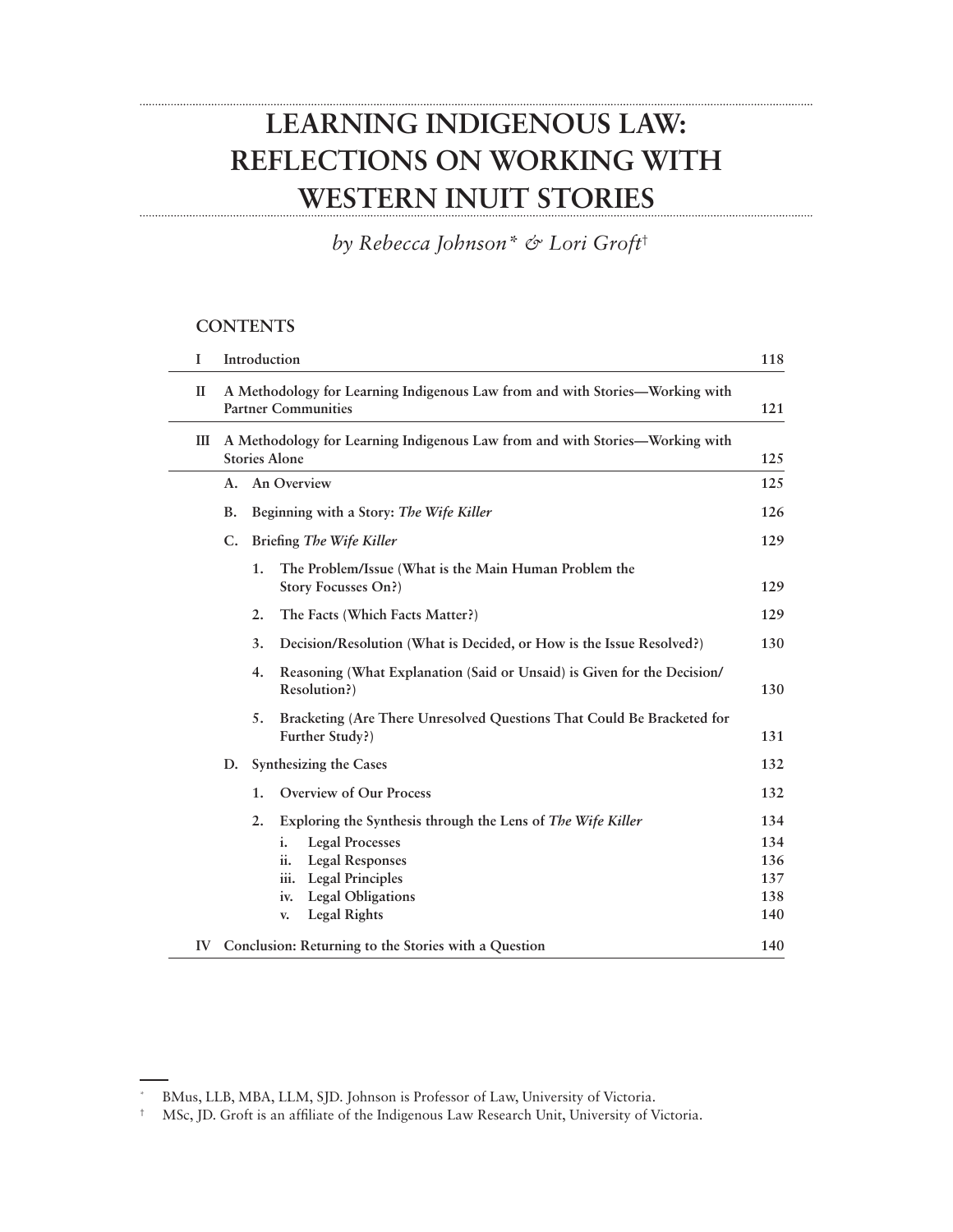## **I INTRODUCTION**

As Jutta Brunnée and Stephen Toope remind us, law is constituted and maintained through ongoing engagement.1 Taking this to be true, we believe that any commitment to law entails a commitment to continue to engage with it. Of course, Canada's history is replete with colonial practices of non-engagement with (or indeed, criminalization of) Indigenous legal orders; there has been a long history of people denying that Indigenous communities have even had legal orders at all, or asserting that any such legal orders have been extinguished.<sup>2</sup> But there has also been a long tradition of people from across the country (Indigenous and settler<sup>3</sup>) continuing to do the hard and rewarding work of engagement—enacting, maintaining, nourishing, revitalizing, and living Indigenous law.

We are at what seems to be a moment of change in our history, a possible shift of official understandings of the place of Indigenous law in Canada's legal order. Certainly, in the Truth and Reconciliation Commission's (TRC) Calls to Action #28 and #27, law schools and law societies across the country have been tasked with new forms of engagement.<sup>4</sup> Indigenous law is to be a mandatory part of legal education, something students are to learn, practitioners are expected to know, and judges will have to work with. Clearly, against the backdrop of our colonial history and the active suppression of Indigenous legal orders, there is much work to be done. This is visible in the ways in which Calls #27 and #28 include "Indigenous law" as a subject distinct from the other included (and related) topics that appear more frequently in law school and Continuing Legal Education (CLE) curricula: *The United Nations Declaration* 

<sup>1.</sup> See Jutta Brunnée & Stephen J Toope, *Legitimacy and Legality in International Law: An Interactional Account* (Cambridge, UK: Cambridge University Press, 2011) at 355 for an account of how ongoing engagement with law is what constitutes and maintains it.

<sup>2.</sup> For an elaboration of these histories, see John Borrows, *Canada's Indigenous Constitution* (Toronto: University of Toronto Press, 2010) [Borrows, *Canada's Indigenous Constitution*].

We have had many interesting discussions about the politics of using the term "settler" with or without capitalization. Our choice on this occasion to proceed without capitalization takes inspiration from the powerful argument made in Rachel Flowers, "Refusal to Forgive: Indigenous Women's Love and Rage" (2015) 4:2 Decolonization: Indigeneity, Education & Society 32.

<sup>4.</sup> Truth and Reconciliation Commission of Canada, *Truth and Reconciliation Commission of Canada: Calls to Action* (2015) online: Truth and Reconciliation Commission of Canada <www.trc.ca/websites/ trcinstitution/File/2015/Findings/Calls\_to\_Action\_English2. pdf> [TRC, *Calls to Action*].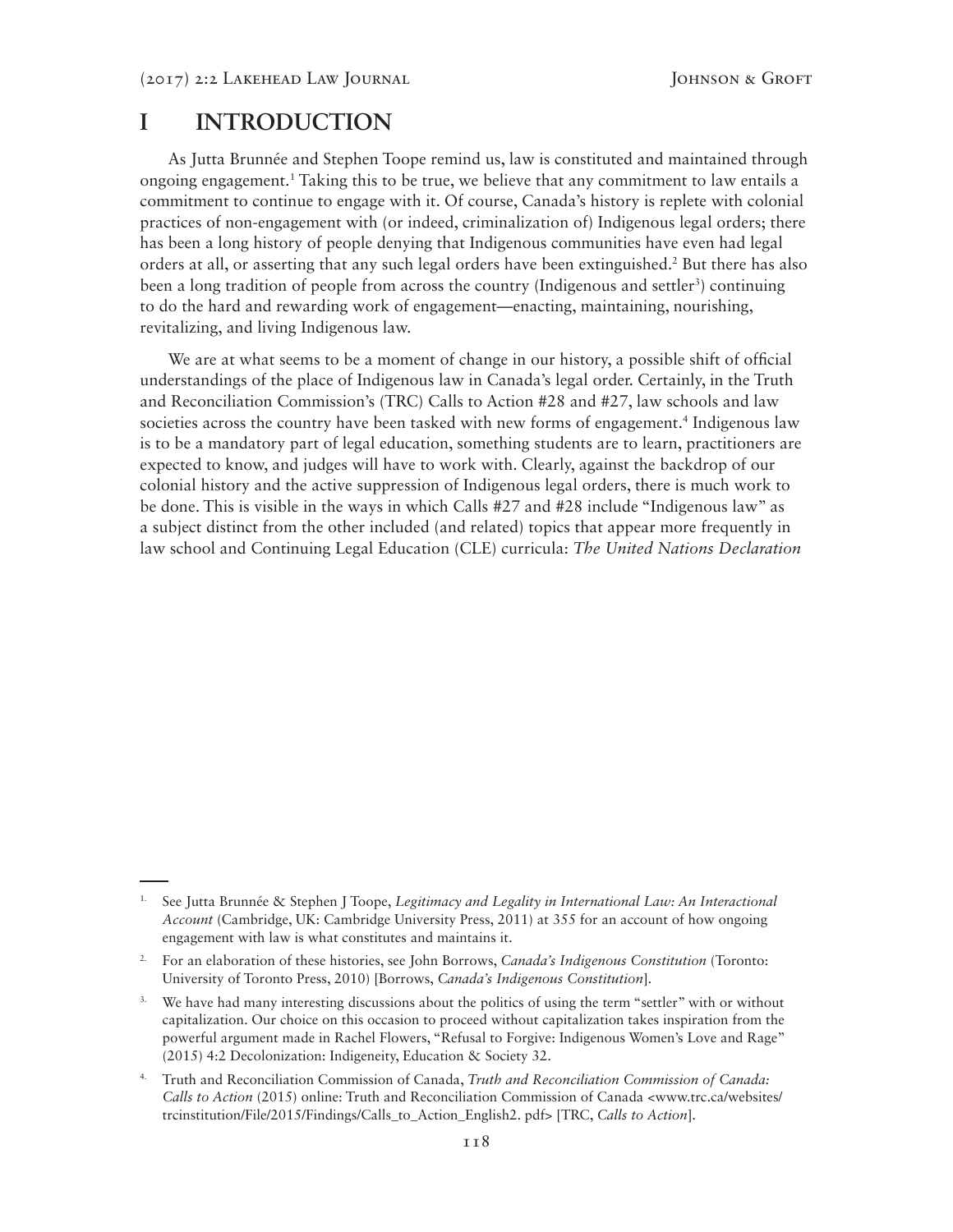on the Rights of Indigenous Peoples (UNDRIP),<sup>5</sup> Treaties,<sup>6</sup> Aboriginal Rights,<sup>7</sup> and Aboriginal-Crown relations.8

Even as the TRC identifies the importance of teaching and learning Indigenous law, there are persistent barriers that, while not insurmountable, present challenges to people's ability to recognize Indigenous law.<sup>9</sup> One barrier is the tendency to keep the focus solely on the Canadian state. In taking Indigenous law seriously, one needs to make a shift, to begin with Indigenous people. The starting point must be an acknowledgement that Indigenous peoples (be they Salish, Cree, Dene, Anishinabek, Inuit, Malecite, etc.) are and have been lawful people, with forms and practices of law that are robust and complex, capable of precision, include spaces for contestation and disagreement, and can be both learned and applied. One looks to Indigenous peoples themselves, and their descriptions of their forms of legal ordering (including practices of governance, rules regarding belonging and citizenship, authoritative decision making, conflict resolution, obligations and rights, marriage and divorce, harms, legal processes, and mechanisms of enforcement). One accepts that Indigenous legal orders (like all legal orders) have their roots in territory, and move in a stream of time and context. It is important when thinking about Indigenous law not to proceed in a pan-Indigenous

- 5. GA Res 61/295, UNGAOR, 2008, Supp No 53, UN Doc A/61/53. The study of the UNDRIP takes one in the direction of international law, and aims to work across national boundaries. For one collection of approaches to the UNDRIP, see Jackie Hartley, Paul Joffe & Jennifer Preston, eds, *Realizing the UN Declaration on the Rights of Indigenous Peoples: Triumph, Hope and Action* (Saskatoon: Purich Publishing, 2010).
- Treaties are formally concluded and ratified agreements between sovereign bodies. As John Borrows points out, the study of treaties can take us not only in the direction of treaties entered into between Canada and different First Nations, but can also take us in the direction of treaties entered into between Indigenous Nations, such as a 1701 treaty between the Haudenosaunee and the Anishinabek. See Borrows, *Canada's Indigenous Constitution*, *supra* note 2 at 130. See also Aimée Craft, *Breathing Life Into the Stone Fort Treaty: An Anishinabe Understanding of Treaty One* (Saskatoon: Purich Publishing, 2013). See also Michael Asch, *On Being Here to Stay: Treaties and Aboriginal Rights in Canada* (Toronto: University of Toronto Press, 2014).
- 7. Aboriginal rights draw on the jurisprudence and discourses linked to Canada's acknowledgement of the collective rights of peoples who occupied the land when Europeans began arriving in the territory. Much energy has been devoted to Aboriginal rights, so there are resources to learn from, both for law students and legal practitioners. See generally Olthuis, Kleer, Townshend (OKT), *Aboriginal Law Handbook*, 4th ed (Toronto: Carswell, 2012)*.*
- 8. A study of Aboriginal-Crown relations involves an understanding of the history of these relations across geographical territories and time. See e.g. Frank James Tester & Peter Kulchyski, *Tammarniit (Mistakes): Inuit Relocation in the Eastern Arctic, 1939-63* (Vancouver: UBC Press, 1994); James Daschuk, *Clearing the Plains: Disease, Politics of Starvation, and the Loss of Aboriginal Life* (Regina: University of Regina Press, 2013).
- 9. For a discussion of common barriers, see Borrows, *Canada's Indigenous Constitution*, *supra* note 2 at 137 (Chapter 6, "Challenges and Opportunities in Recognizing Indigenous Legal Traditions"). Borrows identifies five particular challenges that continue to act as barriers to the recognition of Indigenous law. These are: intelligibility (the problem of settlers not "recognizing law when they see it"), accessibility (difficulties in locating relevant materials and sources), equality (the failure of people to treat Indigenous law with equal respect), applicability (uncertainty as to the reach of the law to both persons and places), and legitimacy (which raises complex questions about emotion and trauma in discussions over the need for internal critique of Indigenous laws, and where they too may need to change). For a related and helpful articulation of institutional and intellectual challenges to practical engagement with Indigenous law, see Hadley Friedland, "Reflective Frameworks: Methods for Accessing, Understanding and Applying Indigenous Laws" (2012) 11:1 Indigenous LJ 1 at 13–17 [Friedland, "Reflective Frameworks"].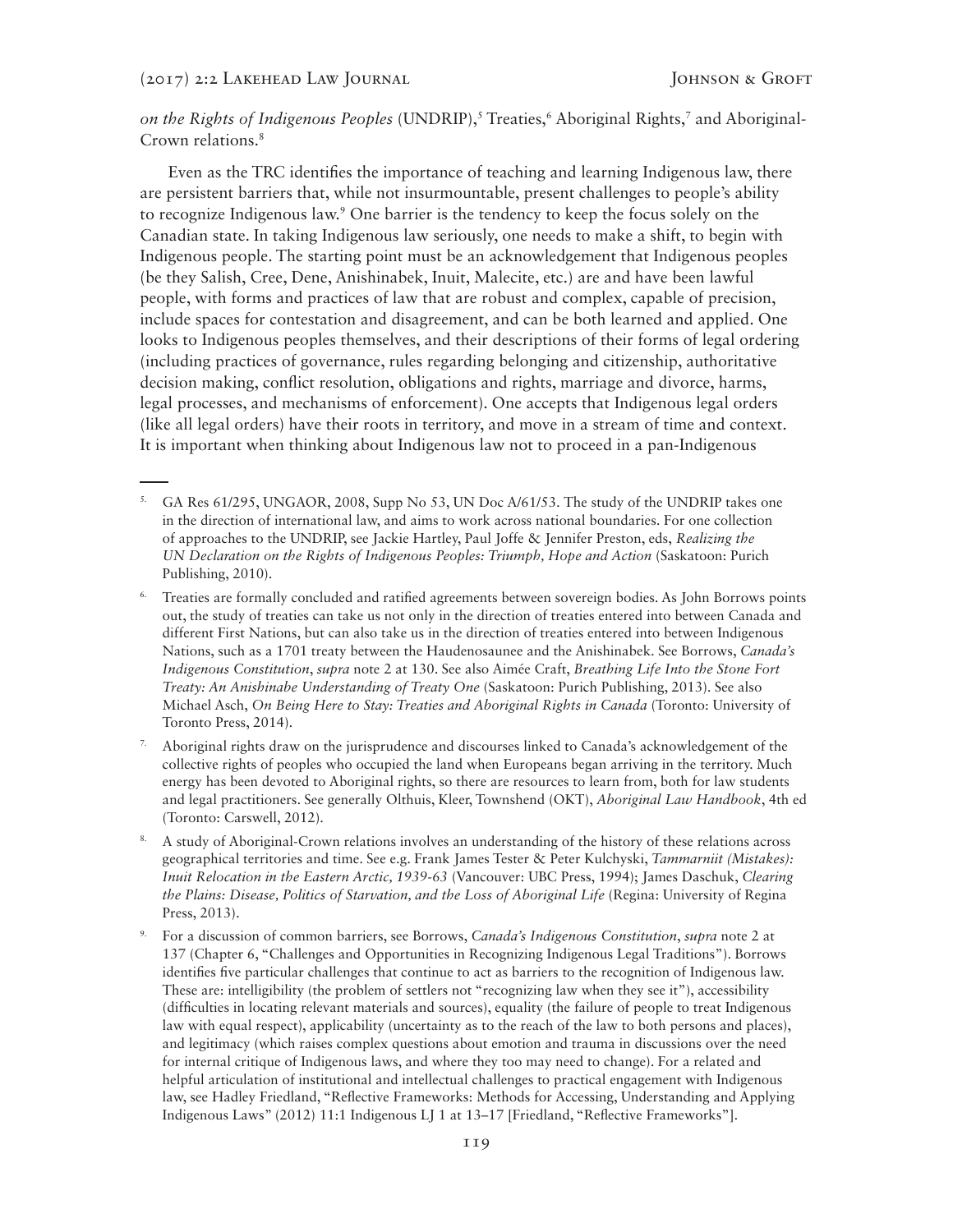way, but, as Kris Statnyk puts it, to "take seriously the multiple and diverse legal systems of indigenous peoples."10 In approaching Indigenous law it is also important to acknowledge that different legal orders have experienced colonization in different ways, and may be differently situated with respect to the aspects of their legal orders that are operating well, and those aspects that are in need of repair or revitalization.

Certainly, for those focussed on learning and teaching Indigenous law, it seems clear that the work needs to proceed in at least two directions. First, there is the work of people *within* different Indigenous legal traditions, who focus on documenting, living, and revitalizing their own legal orders.11 Second, there is the work of people *outside* those traditions, who are seeking to develop the kind of knowledge that is crucial in order to rekindle and maintain mutually respectful legal relationships across legal orders. Note that those *outside* a legal tradition include not only settlers, but also people from different Indigenous legal traditions. Questions about how to learn, work with, and apply different bodies of Indigenous law are as important to Indigenous people as to settler people in Canada.12 In our own work to extend our understanding of Indigenous law, our assumption was therefore *not* that this work could *only* be done by Indigenous people from within their own legal orders. On the contrary, our presumption was that people from outside a given order could engage, and, indeed, needed to engage.13 In the words of Doug White II (Kwulasultun), of the Snuneymuxw First Nation: "Indigenous law is the great project of Canada and it is the essential work of our time. It is not for the faint of heart, it is hard work. We need to create meaningful opportunities for Indigenous and non-Indigenous people to critically engage in this work because all our futures depend on it."<sup>14</sup>

In this article, we share some of what we learned during one of the meaningful opportunities we have had to critically engage with Indigenous law while working in

<sup>&</sup>lt;sup>10.</sup> Kris Statnyk, "Why does the Canadian justice system treat aboriginal people as if they're all the same?", *CBC News* (1 January 2015), online: CBC News <www.cbc.ca/m/touch/aboriginal/story/1.2886502>.

<sup>&</sup>lt;sup>11.</sup> In the context of Coast Salish laws, see e.g. Robert YELKATTE Clifford, "WSÁNEC Legal Theory and the Fuel Spill at SELEKTEL (Goldstream River)" (2016) 61:4 McGill LJ 775. See also Sarah Noel Morales, *Snuw'uyulh: Fostering an Understanding of the Hul'qumi'num Legal Tradition* (PhD Dissertation, University of Victoria Faculty of Law, 2015) [unpublished], online: University of Victoria <https://dspace. library.uvic.ca//handle/1828/6106>. For an exploration of the seasonal round as a complex practice of applied Tsilhqot'in law, see Alan Hanna, "Making the Round: Aboriginal Title in the Common Law from a Tsilhqot'in Legal Perspective" (2015) 45:3 Ottawa L Rev 365.

<sup>&</sup>lt;sup>12.</sup> For a Dene story explicitly acknowledging a Dene obligation to be attentive to the legal order of other communities, see "Echsone Saves His Family" in George Blondin, *Yamoria the Lawmaker: Stories of the Dene* (Edmonton: NeWest Press, 1997) at 89. For a rich articulation of this point in the contemporary context of the Kawaskimhon Moot, see Lara Ulrich & David Gill, "The Tricksters Speak: Klooscap and Wesakechak, Indigenous Law, and the New Brunswick Land Use Negotiation" (2016) 61:4 McGill LJ 979.

<sup>&</sup>lt;sup>13.</sup> It goes without saying that this work can involve a certain amount of "unsettling," as it may involve the letting go of sometimes deeply held beliefs about what one thinks one knows. Humility and openness to being corrected are important assets in projects of decolonization. For two helpful resources on how this work can be approached from the settler side, see Paulette Regan, *Unsettling the Settler Within: Indian Residential Schools, Truth Telling, and Reconciliation in Canada* (Vancouver: UBC Press, 2010) and Emma Battell & Adam J Barker, *Settler: Identity and Colonialism in 21st Century Canada* (Fernwood Publishing, 2015).

<sup>14.</sup> Truth and Reconciliation Commission of Canada, *Final Report of the Truth and Reconciliation Commission of Canada, Volume One: Honouring the Truth, Reconciling for the Future* (Toronto: James Lorimer and Company, 2015) at 207 [TRC, *Final Report*].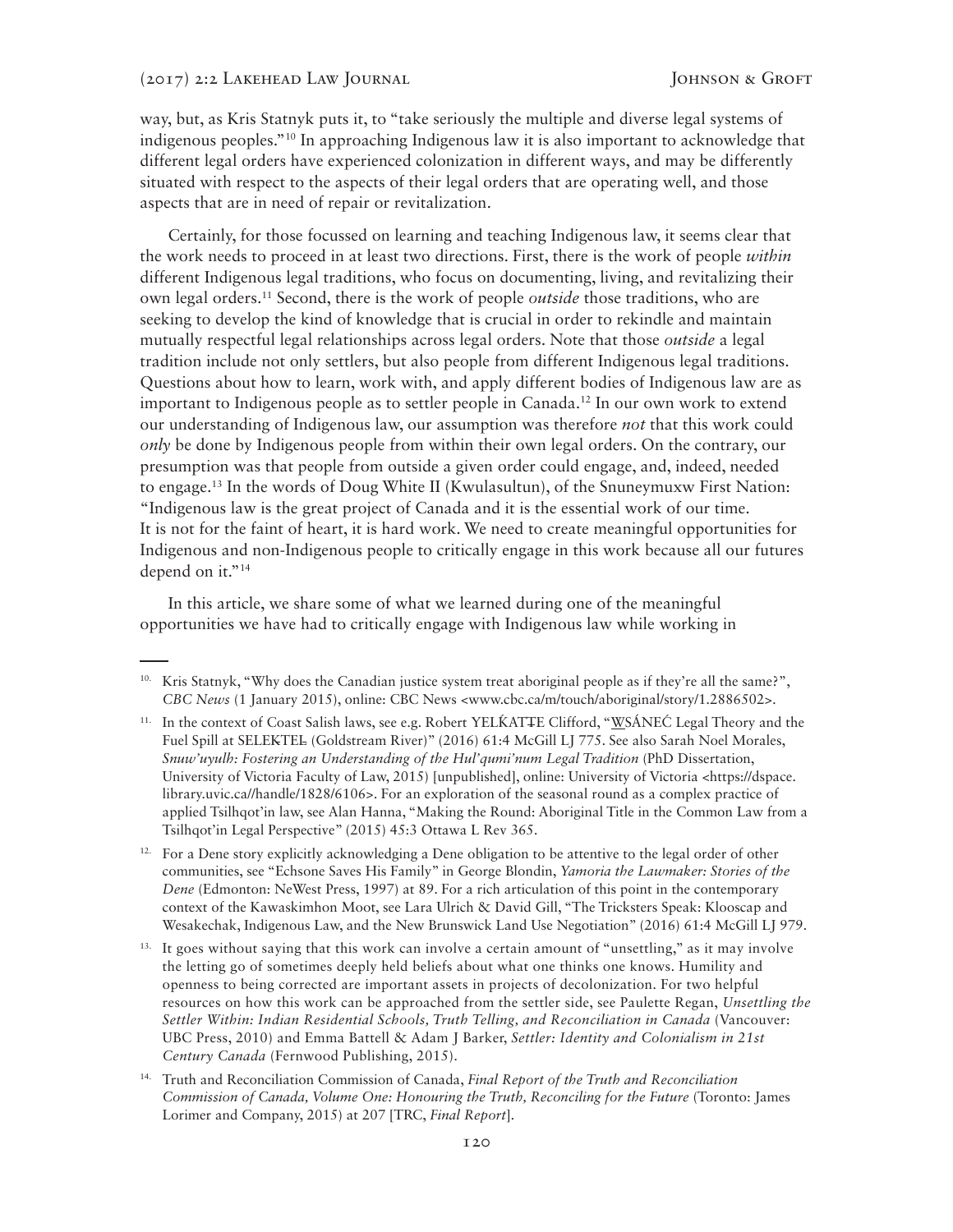collaboration with the Indigenous Law Research Unit (ILRU) at the University of Victoria. In this project, we sought to learn more about Western Inuit law (Inupiaq) using published and publicly available stories about harm. In Part II we will first say more about the background to this project, with its grounding in "story" as a way of learning law. In Part III, we will turn to the specifics of our project, a project that drew on an adapted (common-law) case analysis method. We will first model the case-briefing aspect of the method by using the Inupiaq story *The Wife Killer*. We then discuss the process of scaffolding our understanding of Inupiaq law through creating a synthesis based on the many stories we read. Finally, in Part IV, we reflect on the experience of learning Indigenous law in this way, using accessible public sources, and drawing on a combination of adapted common-law and Indigenous methodologies. We reflect also on how this experience made visible to us that the work of engaging with Indigenous law is not only about documenting a past, but also about working in the present with a view to the future. Indigenous law (in this case, a body of Inupiaq stories including *The Wife Killer*) offers insight into contemporary legal problems confronting Indigenous and settler people alike, including the need to think more broadly about the conditions and contexts that will support safety for those who are vulnerable.

# **II A METHODOLOGY FOR LEARNING INDIGENOUS LAW FROM AND WITH STORIES—WORKING WITH PARTNER COMMUNITIES**

As background, in 2012, ILRU began work on the Accessing Justice and Reconciliation Project  $(AIR)$ .<sup>15</sup> The context was informed by the work of the TRC, which was beginning to make publicly visible the magnitude of harms experienced by those impacted by residential schools. Many Indigenous communities were exploring ways to address the legacy of these harms by drawing on their own traditions and legal resources. In this context, the AJR project involved ILRU entering into partnership with seven Indigenous communities.16 The AJR project focussed on developing and articulating a methodology to enable each community to work on researching and rebuilding their own legal tradition.<sup>17</sup>

Such work required that one begin with a specific research question; the AJR project focussed on the harms caused by and flowing from the experiences of residential schools. Each partner community focussed on the community's own legal resources for dealing with such harms. Thus, the question for the project was "how did and does this Indigenous group respond to harms and conflict?" The harms included both those occurring "between"

<sup>&</sup>lt;sup>15.</sup> The Accessing Justice and Reconciliation Project was an extraordinarily rich and exciting collaborative research project, done in conjunction with the Indigenous Bar Association, the Truth and Reconciliation Commission, and the Ontario Law Foundation. Materials produced throughout the project can be located at Accessing Justice and Reconciliation Project, online: <www.indigenousbar.ca/indigenouslaw/>.

<sup>&</sup>lt;sup>16.</sup> The project involved seven partner communities representing six different legal traditions. Moving from West to East, those were: Coast Salish (Snuneymuxw First Nation and Tsleil-Waututh First Nation), Tsilhqot'in (Tsilhqot'in National Government), Northern Secwepemc (T'exelc Williams Lake Indian Band), Cree (Aseniwuche Winewak Nation), Anishinabek (Chippewas of Nawash Unceded First Nation #27) and Mi'kmaq (Mi'kmaq Legal Services Network-Eskasoni).

<sup>&</sup>lt;sup>17.</sup> For a full description of the project and its methodology, see Hadley Friedland & Val Napoleon, "Gathering the Threads: Developing a Methodology for Researching and Rebuilding Indigenous Legal Traditions" (2015) 1:1 Lakehead LJ 16–44 [Friedland & Napoleon, "Gathering the Threads"].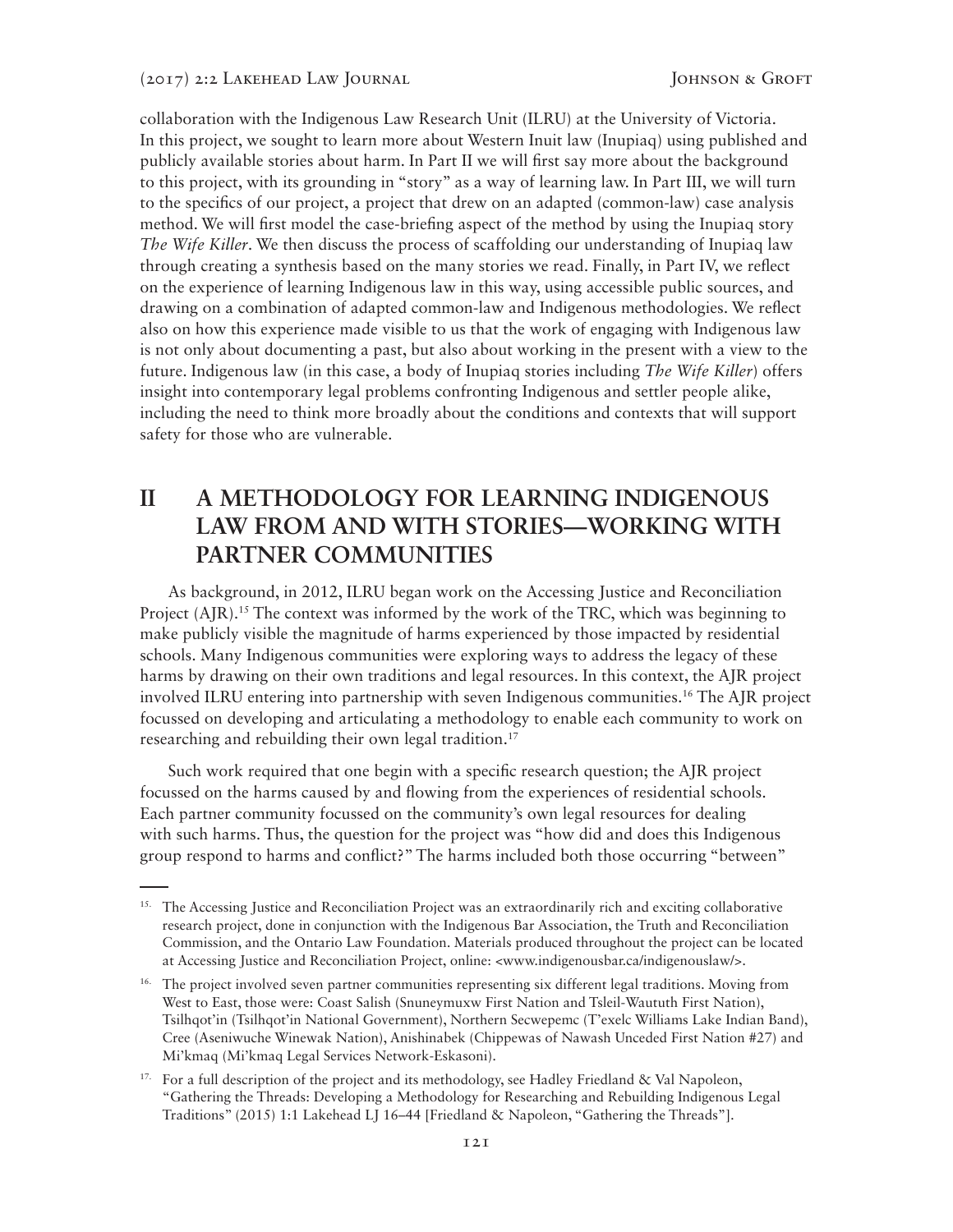groups (harms caused by the state, religious orders, and residential schools to students, their families, and their communities) and those occurring "within" groups (the legacy of harms, and intergenerational trauma involving Indigenous people harming others in their own community).

The project's starting point was the community's stories. That is, it began with published and publicly available stories, stories from the past that could provide a window into ways that the community had once responded to harms and conflicts. In large measure, it was an exercise in using story as a way of learning law. In this regard, ILRU was drawing on well-established traditions amongst both Indigenous and non-Indigenous scholars who understand story as central to law.

As Julie Cruikshank points out, from Walter Benjamin to Mikhail Bakhtin to Harold Innis, scholars from around the world have understood the power of stories to sustain social (and legal) life.18 Even within the Western legal tradition, with its emphasis on authoritative articulations of law (cases, statutes, regulations, and orders), it is clear that stories play a crucial part in giving meaning to even the most seemingly banal concepts of the reasonable, ordinary, and expected. Indigenous scholars have pointed to the (sometimes magical or alchemical) stories that underpin many Western legal concepts.19 One has but to recall Robert Cover's well-accepted claim that "No law or institution exists apart from the narratives that locate it and give it meaning."<sup>20</sup> We are, indeed, constituted through story.<sup>21</sup>

In many Indigenous legal orders, often grounded in oral tradition, story has played an important role.<sup>22</sup> Stories are, to return to Cruikshank, social practices, and the stories told are often structured in ways that carry important knowledge.23 As Val Napoleon and Hadley Friedland note, there are different types of stories, and they can be structured to record different things: some record relationships and obligations, decision making and resolutions, legal norms, authorities, and legal processes; others record violations and abuses of power, and

<sup>18.</sup> Julie Cruikshank, *The Social Life of Stories: Narrative and Knowledge in the Yukon Territory* (Vancouver: UBC Press, 1998) at xiii.

<sup>&</sup>lt;sup>19.</sup> For two articulations of this concern with the legal concept of "sovereignty" see Gordon Christie, "Indigeneity and Sovereignty in Canada's Far North: The Arctic and Inuit Sovereignty" (2011) 110:2 The South Atlantic Q 329. See also John Borrows, "Sovereignty's Alchemy: An Analysis of *Delgamuukw v. British Columbia*" (1999) 37:3 Osgoode Hall LJ 537.

<sup>&</sup>lt;sup>20.</sup> Robert Cover, "Nomos and Narrative" (1983) 97 Harv L Rev 4 at 4. See also Anthony G Amsterdam & Jerome Bruner, *Minding the Law: How Courts Rely on Storytelling, and How Their Stories Change the Ways We Understand the Law*–*and Ourselves* (Cambridge: Harvard University Press, 2000).

<sup>21.</sup> Hester Lessard, Rebecca Johnson & Jeremy Webber, eds, *Storied Communities: Narratives of Contact and Arrival in Constituting Political Community* (Vancouver: UBC Press, 2011). See Aaron Mills, "The Lifeworlds of Law: On Revitalizing Indigenous Legal Orders Today" (2016) 61:4 McGill LJ 847 (arguing that all law is storied).

<sup>22.</sup> For an exploration of stories as tools for teaching and for thinking, see Louis Bird, *Telling Our Stories: Omushkego Legends and Histories from the Hudson Bay* (Toronto: University of Toronto Press, 2005) at 33–47.

<sup>23.</sup> Julie Cruikshank, *Do Glaciers Listen? Local Knowledge, Colonial Encounters, & Social Imagination* (Vancouver: UBC Press, 2005).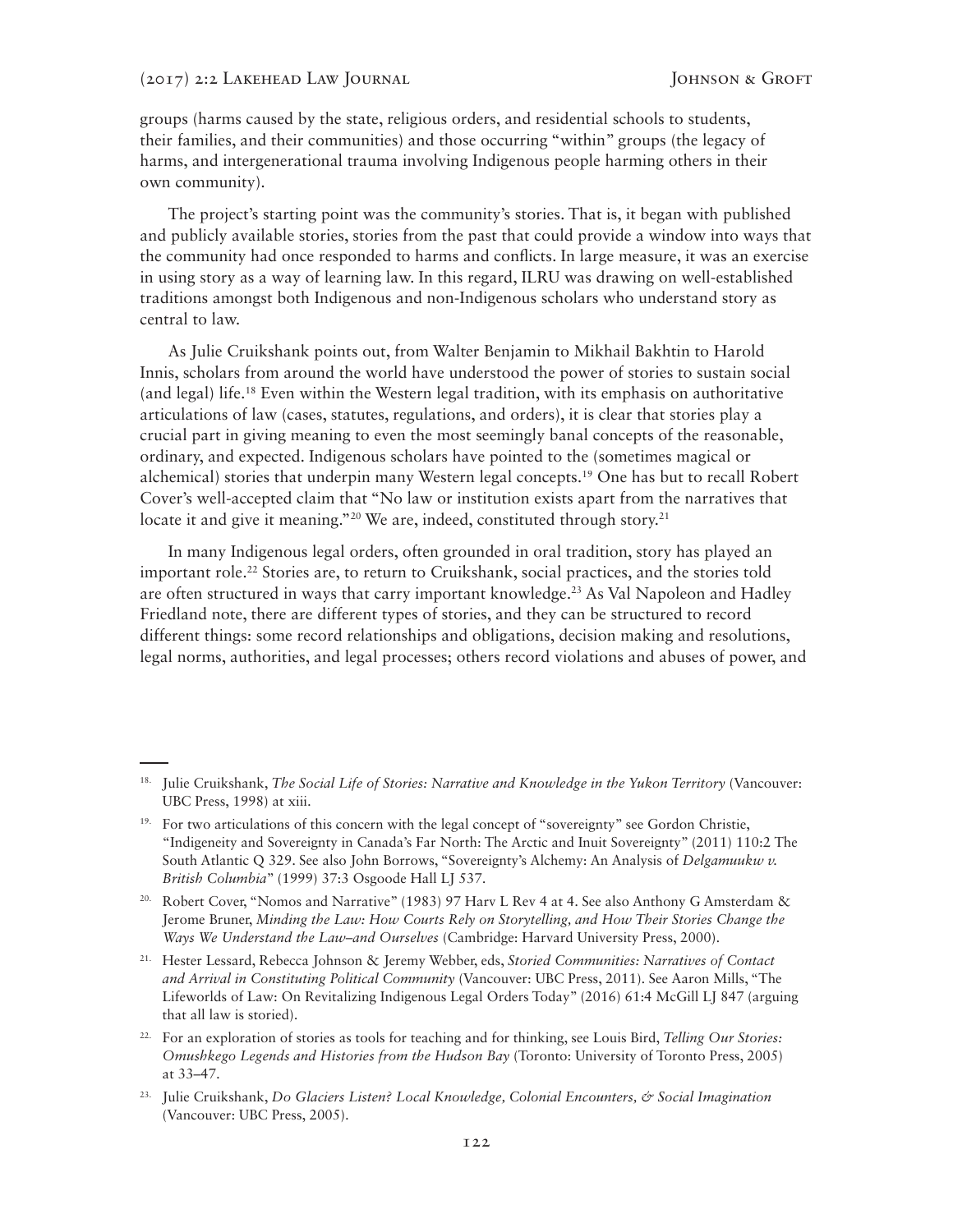responses to these breaches of law.24 Stories also feature characters that enable us to explore different principles or lessons, and so, as John Borrows argues, there may well be different things to draw from stories structured around heroes, tricksters, monsters, or caretakers.<sup>25</sup> Stories operate in layered fashions, with each telling operating to validate, to extend, and to pass law forward.26 Even in tales that seem to be little more than entertainment, or ways of passing time, the stories will carry the traces of their animating philosophical and theoretical foundations.27 In short, stories are important tools for thinking.

And so, in the AJR projects, each team began by gathering published and publicly available stories from their partner communities. The stories were then viewed through the lens of the research question (inter- and intra-community harms). Students worked on briefing each story, using a modified case briefing methodology developed by Napoleon and Friedland, one similar to that used for studying and articulating the Canadian common law.<sup>28</sup> The case briefs were then used to develop a synthesis of the legal question—a synthesis set in a framework, which included a "primer" (the basic background context necessary to enable the stories to be placed in the intellectual life of the community) and a "preliminary legal theory" (including general concepts, working theories, and an intellectual history and tradition of critique).<sup>29</sup>

Once the work of producing the preliminary synthesis and framework was done, the researcher teams travelled to spend time with the partner communities, where the work was considered, revised, honed, and developed in conjunction with elders, leaders, and the wider community. At this stage, the work was extended through additional storied resources, including life histories, interviews, additional stories, or the addition of details that had not been present in the stories gathered. This provided occasions for validation, modification, and extension. It provided space for the emergence of divergent interpretations and spaces of contestation. The preliminary frameworks were revised, and the final reports were delivered

29. Friedland & Napoleon, "Gathering the Threads", *supra* note 17 at 31. This is also the method used by Napoleon in her exploration of Gitksan Law. See Val Napoleon, *Ayook: Gitksan Legal Order, Law, and Legal Theory* (PhD Dissertation, Faculty of Law, University of Victoria, 2009) [unpublished], online: University of Victoria <hdl.handle.net/1828/1392> [Napoleon, *Ayook*].

<sup>&</sup>lt;sup>24.</sup> Val Napoleon & Hadley Friedland, "An Inside Job: Engaging With Indigenous Legal Traditions Through Stories" (2016) 61:4 McGill LJ 725. See Emily Snyder, Val Napoleon & John Borrows, "Gender and Violence: Drawing on Indigenous Legal Resources" (2015) 48:2 UBC L Rev 593 at 628–29 [Snyder et al, "Gender and Violence"].

<sup>&</sup>lt;sup>25.</sup> John Borrows, "Heroes, Tricksters, Monsters, and Caretakers: Indigenous Law and Legal Education" (2016) 61:4 McGill LJ 795.

<sup>&</sup>lt;sup>26.</sup> Ellen White Swalasulwut reported: "When the stories were told to us over and over again, we'd say 'We already heard that story.' Granny would say, 'If you are smart, you will be listening for the words that are added from the last time the story was told.'" As she went on to note, "the stories were very easy in the beginning when we were young, and then the stories became more involved as we got older. In this way the lessons were reinforced." Ellen White Kwulasulwut, "Kwulasulwut: Teachings of the Past, Treasures of the Future" in Barbara Brotherton, ed, *S'abadeb, the Gifts: Pacific Coast Salish Art and Artists* (Seattle: University of Washington Press, 2008) 18 at 18.

<sup>&</sup>lt;sup>27.</sup> See e.g. Rebecca Johnson, "Notes on Using Film to Engage with Philosophy of Law in the Arctic" in Dawid Bunikowski, ed, *Philosophy of Law in the Arctic* (Rovaniemi: The University of the Arctic, 2016) 123, online: UArctic <www.uarctic.org/media/1596449/tn-arctic-law-\_-bunikowski-\_-philosophy-of-law-in-thearctic.pdf>.

<sup>&</sup>lt;sup>28.</sup> For a theoretically rich articulation of the challenges of practical engagement with Indigenous legal traditions, and an articulation of the ways the case briefing method can address questions of accessibility, see Friedland, "Reflective Frameworks", *supra* note 9 at 1–40.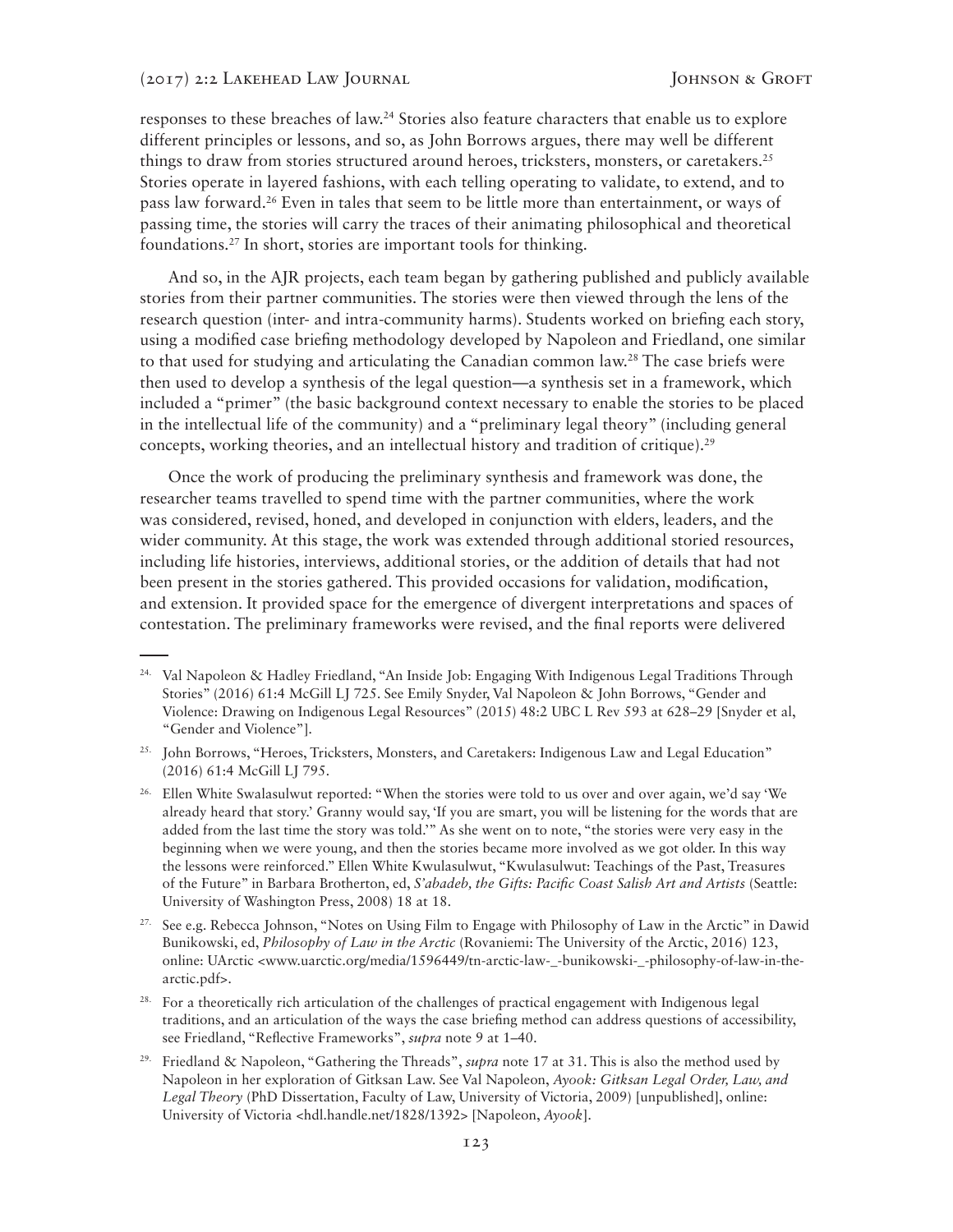to the communities. At this point the materials were in the hands of the community, who could then make decisions about next steps and questions of implementation, application, and critical evaluation. The purpose of this work was to produce materials that would be useful for the partner communities. There was hope that the materials would function in two directions: as resources for the community itself and as the foundation for people from outside the legal tradition to begin to engage with the community's law.

The AJR Project involved a richly textured way of engaging with Indigenous law. The first steps of the projects began with (what some might argue are) less than ideal resources. That is, the stories were ones that required little community connection (such as language fluency or cultural immersion), but were easily accessible.30 Of course, one needs to be conscious of limitations in such resources: some flexibility is sacrificed when stories are reduced to writing, and important nuance may be lost in the translation into English. However, there are practical advantages in working with materials that are easily accessible. Certainly, in the context of the AJR project, the limitations of working with publicly available resources were, one might say, offset through the grounding of the project in community-partnership. Indeed, the process was driven by community engagement, and in this context, the advantages of beginning with publicly available resources were real. The stories were able to lift themselves from the printed page to again become part of a social practice in communities who had access to language speakers, elders, artists, and other knowledge keepers. One can see this part of the AJR project as sitting firmly in the first dimension mentioned earlier—communities doing the work of documenting, exploring, and revitalizing their own legal order.

<sup>&</sup>lt;sup>30.</sup> For a discussion of tradeoffs inherent in working with different sources of Indigenous law, see Friedland, "Reflective Frameworks", *supra* note 9 at 8–13.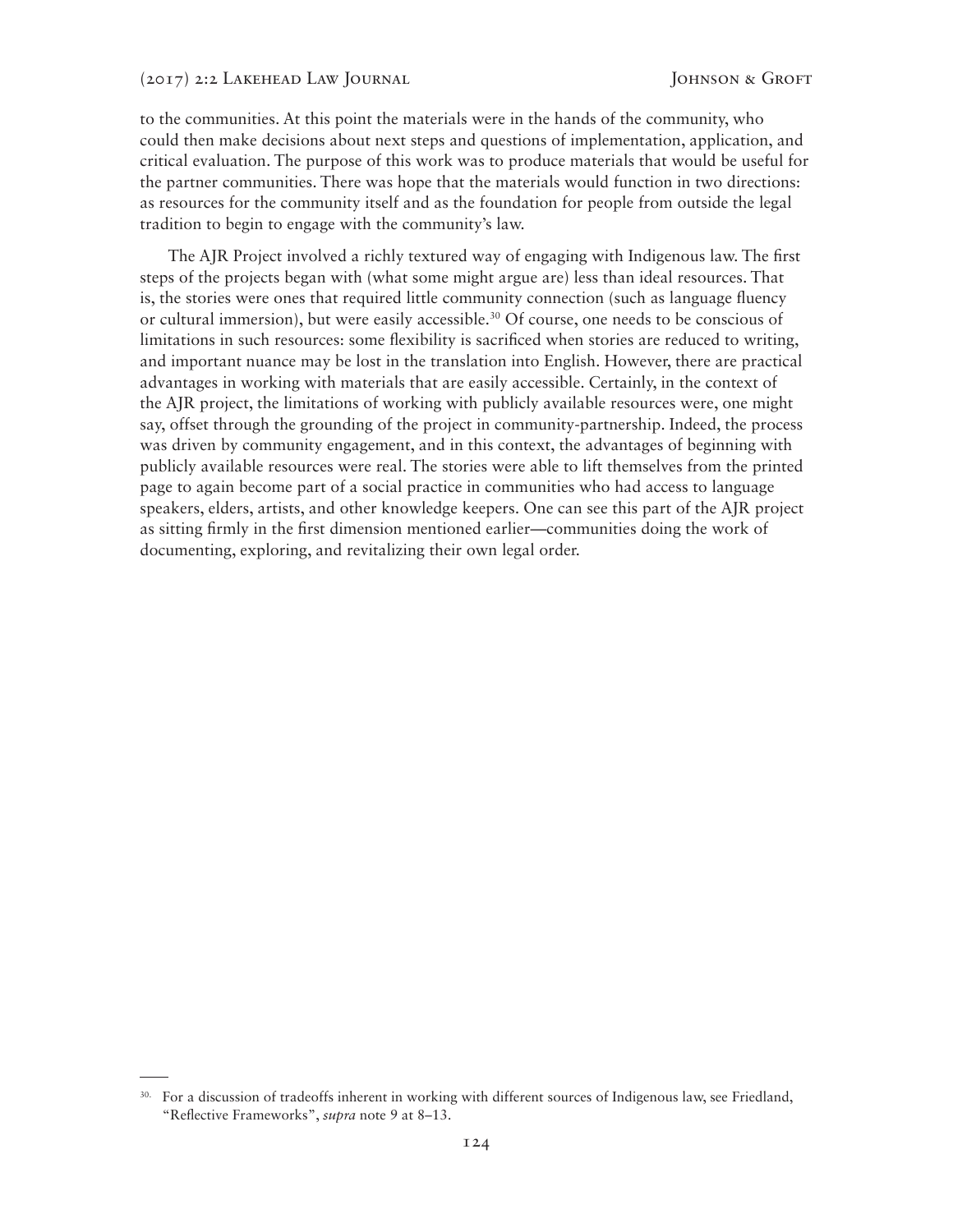# **III A METHODOLOGY FOR LEARNING INDIGENOUS LAW FROM AND WITH STORIES—WORKING WITH STORIES ALONE**

### **A. An Overview**

As the AJR Project was proceeding, we were involved in conversations about the second dimension of engagement—ways that settler scholars could begin learning how to learn from Indigenous resources in contexts where the scholars did not have established partnerships with knowledge keepers from a particular Indigenous legal order. While such partnerships are ideal, challenges of both funding and distance make it inevitable that they are not always possible. One hopes that at some point there will be as many resources for teaching and learning Indigenous law as there are for Canadian law. But until then, could aspects of the adapted casebriefing methodology enable scholars without proximity or relationship to specific Indigenous communities to begin engaging with their law? That is, to begin developing the skills of literacy (familiarity with stories, practices of engagement, contexts, legal theories) that would facilitate meaningful engagement with that legal order?

Our project thus began as an exploration of this question.<sup>31</sup> To build on the work already done by ILRU through the AJR project, we chose to continue with a focus on inter- and intra-community harm. We went to published and publicly available collections of Western Inuit stories, reading through to find ones that dealt with questions of harm. All together, we gathered approximately fifty stories.<sup>32</sup> For each of the stories read, we asked a common set of questions:

- 1. What is the main human problem the story focusses on?
- 2. What facts matter?
- 3. What is decided or how is the issue resolved?

<sup>&</sup>lt;sup>31.</sup> In part, turning to Inuit stories seemed a logical extension. UVic had been involved in the Akitsiraq program, delivering legal education in Nunavut between 2001 and 2004. Several UVic professors had some experience of working in the North. As an extension of that work, Rebecca Johnson had been working on a legal theory course using Inuit film as a primary resource. It seemed to make sense to see if it was possible to further extend our engagement with Inuit Law through exploring Western Inuit stories. See Rebecca Johnson, "Reimagining 'The True North Strong and Free': Reflections on Going to the Movies with James Boyd White" in Julen Etxabe & Gary Watt, eds, *Living in a Law Transformed: Encounters with the Works of James Boyd White* (Ann Arbor: Maize Books, 2014) 173. See also Rebecca Johnson, "Justice and the Colonial Collision: Reflections on Stories of Intercultural Encounter in Law, Literature, Sculpture and Film" (2012) 9 No Foundations: An Interdisciplinary JL & Justice 68.

<sup>32.</sup> The stories were taken from Wanni Anderson*, The Dall Sheep Dinner Guest: Inupiaq Narratives of Northwest Alaska* (Fairbanks: University of Alaska Press, 2005); Edwin S Hall Jr, *The Eskimo Storyteller: Folktales from Noatak, Alaska* (Knoxville: The University of Tennessee Press, 1975); Leoni Kappi, ed, *Inuit Legends* (Yellowknife: GNWT, Department of Education, 1977); Tom Lowenstein, *The Things That Were Said of Them: Shaman Stories and Oral Histories of the Tikigaq People* (Berkeley: University of California Press, 1992); Agnes Nanogak, *More Tales from the Igloo* (Edmonton: Hurtig Publishers Ltd, 1986); Hother Ostermann, ed, *The Mackenzie Eskimos: After Knud Rasmussen's Posthumous Notes*, (New York: AMS Press Inc, 1976) (This publication is a reprint of the 1942 edition published by Gyldendal, Copenhagen which was issued as v 10 no 2 of Report of the Fifth Thule Expedition 1921–24); Herbert Schwarz, *Elik, and other stories of the MacKenzie Eskimos* (Toronto: McClelland and Stewart, 1970). For a full list of the individual story names, see *infra* note 73.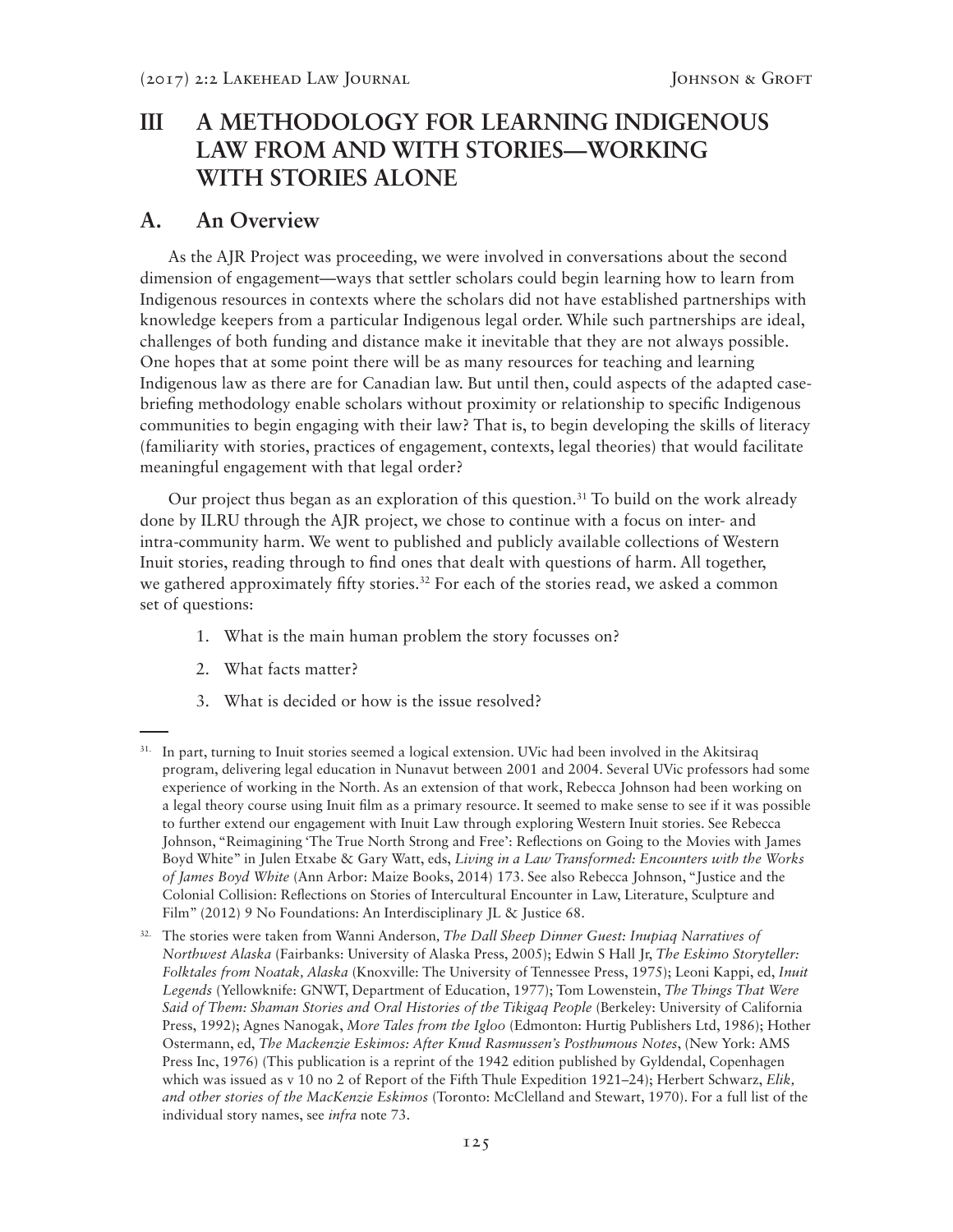- 4. What explanation (said or unsaid) is given for the decision/resolution?
- 5. Are there unresolved questions that could be bracketed?

As one might expect, particularly at the beginning of the project, the exercise of briefing the stories was sometimes quite challenging for us. While some stories seemed straightforward, this was not always the case: the characters, the actions, and the conventions of storytelling were sometimes very different from what we expected or knew. There were many things we just did not know. We tried not to deal with our uncertainties by turning too quickly to secondary literature for answers. Part of the exercise was to see if some questions could be answered (or if we could at least come up with better questions) by "staying with the trouble," making connections by working through those parts of a story that seemed odd, or confusing, or unexpected.33 The point was to immerse ourselves for longer in the stories themselves, trusting that there were things that could be learned by reading them closely. We also discovered early on that the process was most robust when we worked together and could talk about differences in what we saw or noticed.

Let us turn then to an example of the case briefing process, using the story *The Wife Killer,*  as recounted by Inupiaq elder Nora Paniikaaluk Norton.34 This is one version of a devastating but widely told story about a man who was a serial killer of women in the community.35 Then, using *The Wife Killer* as a thread, we will discuss the ways in which individual cases were used to develop a legal synthesis concerning Inuit legal responses to harm. We will close with some observations about the ways this project helped us grapple with contemporary questions about gendered violence and about learning, not merely *about*, but also *from* Inuit law.

Here then, is the story.

## **B. Beginning with a Story:** *The Wife Killer*

*I'm going to tell a story about a Point Hope person. A Point Hope man was making a living. When the caribou was ready to be harvested during the summer, he would go hunting with his wife. He would be gone all summer with his wife as his companion. He would use the caribou hides for bedding.*

*The man returned to the village during the fall. He was crying and grieving as he was approaching home. The boat he returned in was filled with dried meat and hides that his wife had worked on all summer. The man told others that he had lost his wife. Once back in the village, he stopped at the houses* 

<sup>&</sup>lt;sup>33.</sup> Donna J Haraway, *Staying with the Trouble: Making Kin in the Chthulucene* (Durham: Duke University Press, 2016). For a larger discussion of preliminary worries about the ways outsiders might approach Indigenous stories, see Lori Groft & Rebecca Johnson, "Journeying North: Reflections on Inuit Stories as Law" (2014) Accessing Justice and Reconciliation Project (University of Victoria - Indigenous Legal Research Unit), online: Indigenous Bar Association <indigenousbar.ca/indigenouslaw/wp-content/ uploads/2014/05/Groft-and-Johnson-Journeying-North.pdf>.

<sup>34.</sup> Nora Paniikaaluk Norton, "The Wife Killer" in Anderson, *supra* note 32, 87.

<sup>35.</sup> For other versions of the story, see Edna Hunnicut, "Lake of Worms" in Hall, *supra* note 32, 90; Angusinaq*,* "The Man Who Threw His Wives into Worm Lake" in Ostermann, *supra* note 32, 69; Paul Monroe (as told by Makan), "The Man Who Lost His Wives" in Hall, *supra* note 32, 268*;* Agnes Nanogak, "Kopilgok (Worms)" in Nanogak, *supra* note 32, 53.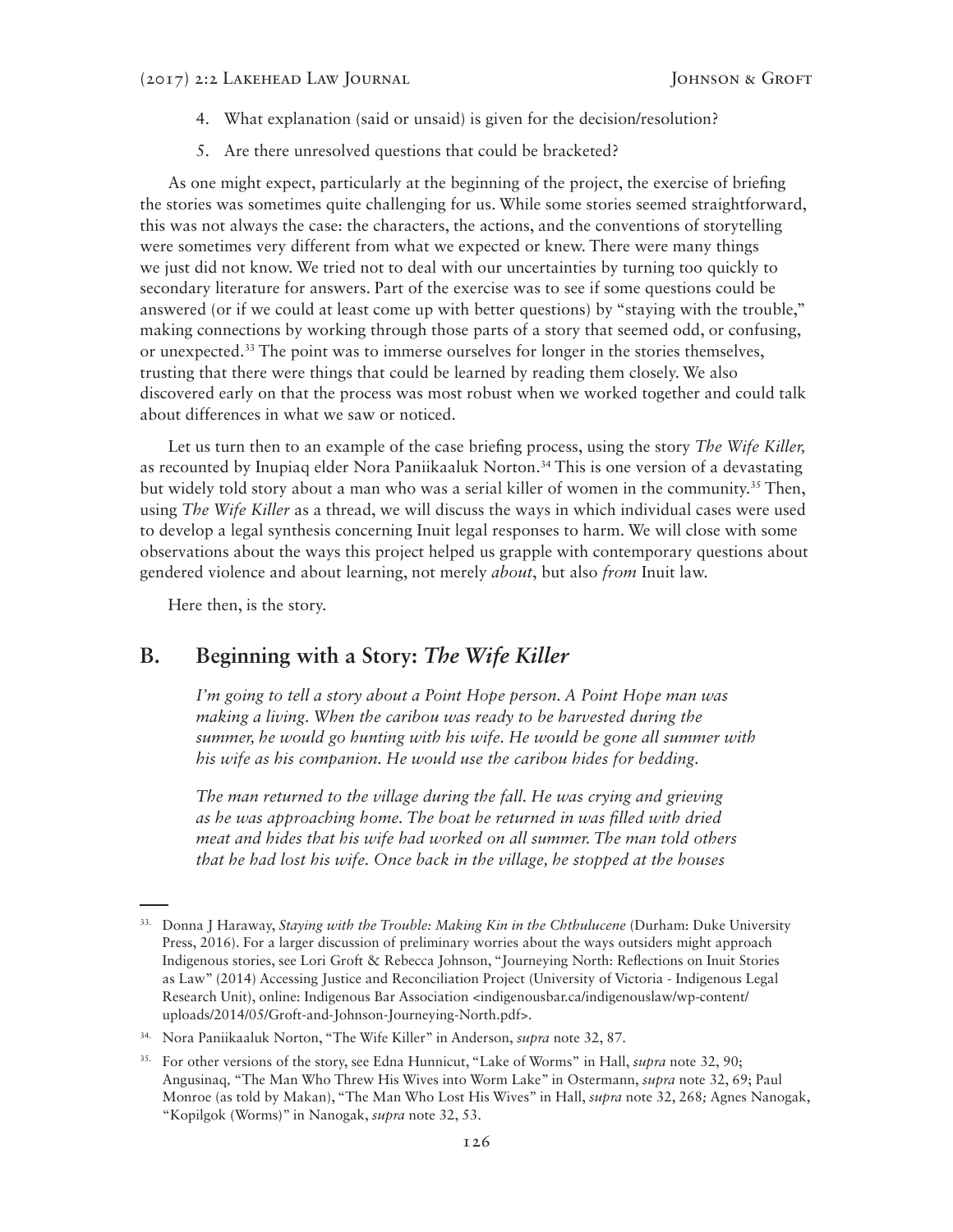*of his wife's relatives. They welcomed him because they still considered him their relative.*

*The man didn't live long without a wife. He remarried. Since he was a good hunter, the women didn't shy away from him. So he married again. And when the caribou were ready to be harvested during the summer, he took off again with his wife. He took off with his new wife in the boat and boated away from Point Hope. He returned home during fall, again with no wife.*

*He married again, a daughter of a couple. This new wife had two brothers. When time came for the man to leave, as usual he left with his wife. When they arrived at the location where the husband usually did his hunting, he didn't stay around with his wife. Most of the time he would be out hunting the caribou. The husband was acquiring his bedding and his food in preparation for the coming winter. He was a good hunter. He had his wife work all through the summer. She dried the meat and the hides.*

*The wife worked all summer, wasting nothing. She did whatever her husband told her to do. When it was time to return home, back to Point Hope, the husband told his wife to ready for the trip back. She was told to tie up all the meat and hides into bundles. The wife did as she was told. She got everything ready for their trip back to the village.*

*They spent their last night at the camp. Early the next morning, the husband*  told his wife that it was time to leave. He told his wife to load the boat. The *young woman did as she was told. All the food and hides were loaded onto the boat. All that was left to do was for the two of them to step into the boat. When the boat was ready, the husband invited his wife to walk up the hill with him."We'll leave right after taking our stroll on the hill."*

*His wife hesitated, saying, "There's nothing up there. There's nothing to be picked."*

*The husband however insisted on taking her up the hill. After more persuasion, the wife eventually gave in and walked up the hill with him. "What are we doing on the hill?" she asked. "Nothing really," her husband replied.*

*While walking up the hill, the woman noticed something on top of the hill. When they reached the top, she saw a big, gaping pit. She could hear humming sounds coming up from the pit. The husband told his wife to take a look. "This is your place!" he told her. "Oh no, no!" The wife had no wish to be in such a place.*

*The husband had put all kinds of meat into the pit and all through the summer the rotten meat had produced maggots. The husband had been using this place to kill his wives. Year after year, he had been killing them. Point Hope people, however, didn't know that was what he had been doing.*

*The woman insisted that she didn't want to stay in such a place. She wanted to return home. She started to run but her husband chased after her, trying*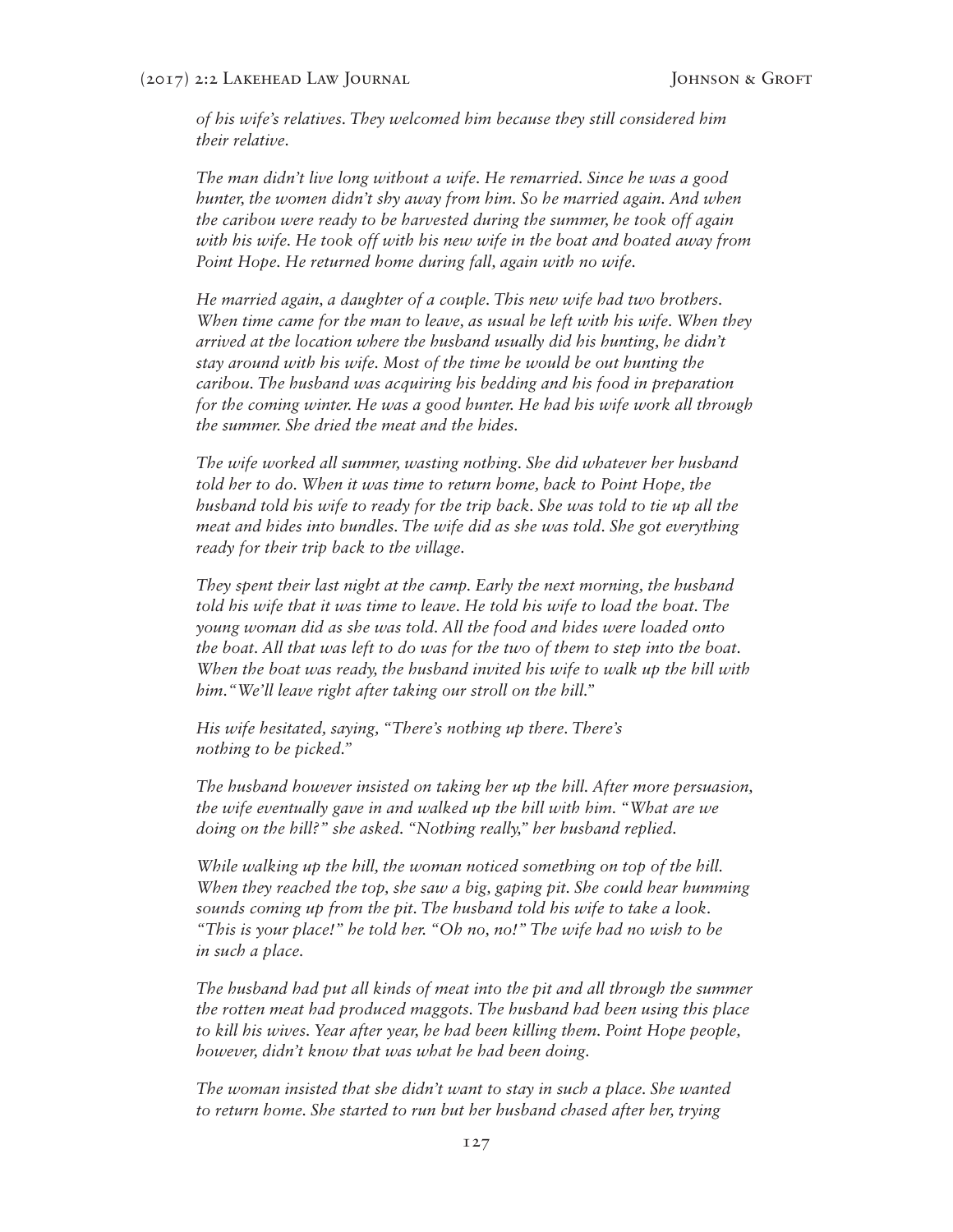*to seize her. For a long time, the two of them ran around the pit. The wife, perspiring heavily, began to feel as if she was going to faint. The husband was perspiring too from the chase, but he was a man and had plenty of energy. The poor woman grew weaker and weaker as she tried her best to flee from her husband. Finally he seized her and dragged her to the pit.*

*The wife tried to stop her husband. "If I had known you'd do this to me, I wouldn't have followed you. Is that why you always returned home without your wife? Is this how you did away with your wives? I want to go home," she tried to tell him. But the wicked man wouldn't listen. He only wanted to drop her into the pit.*

*The wife got weaker and weaker, trying hard to hold on to her husband. Her hands grew weak. The husband fought, wanting to push her into the pit. There was no ledge for her to try to climb up. Unable to hold on any longer, her hands finally let go, and she dropped into the pit. The husband had been using this pit to kill women.*

*The husband was definitely demented. He took off and returned to Point Hope. As he was arriving, he could be heard crying. He was grieving. The villagers had no knowledge of what he had done. He told them that he had lost his wife and that she had got sick and passed away. The parents of the young woman took her husband into their home. The family tried to keep the memory of their daughter and sister alive through her husband. They believed that their daughter had really gotten sick and passed away. They didn't know the truth.*

*Thus the family continued to live together until fall arrived. The sea froze. During fall, the mother began to make new clothing for her sons and also for her son-in-law. She made them from the hides her dead daughter had prepared.*

*One night while spending the evening together inside the house, the mother was as usual busily making the clothing. After a while the rest of the family, her husband, her sons, and her son-in-law, felt drowsy and retired to bed. The mother, however, continued with her sewing.*

*All of a sudden her ears picked up a sound. At first she couldn't tell what the sound was. She continued to listen. Soon the sound came closer and she could hear it plainly. She began to recognize it as that of her dead daughter. The sound was that of a woman crying and calling out for her mother.*

*"Mother, my husband who is living with you dropped me into a pit of maggots! I can't come back to be with you. I'm not allowed to return home. I wasn't sick and died. My husband who is living with you dropped me into a pit of maggots. Other women before me were all dropped into that pit too!"*

*She was sobbing as she was telling her mother the story. The rest of the family woke up and understood what she was telling. She told them she had to go back and that she came only because she wanted to give them the facts. She wanted her parents to know how she was treated.*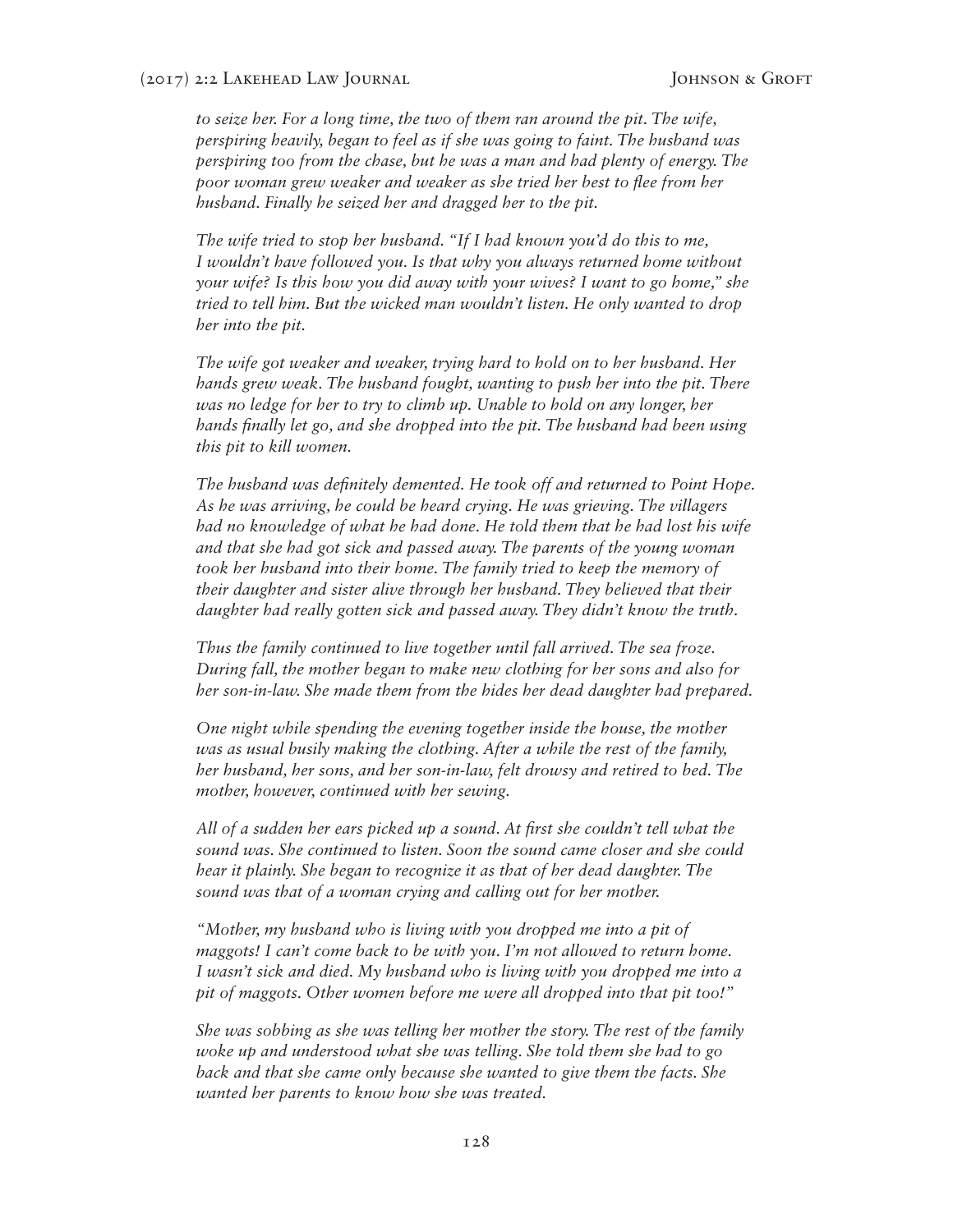*The husband continued to lie. He insisted that he could never think of doing what she said. "She really got sick and died," he kept repeating to his wife's family. But the family had already heard the words of his victim. The two brothers jumped up and seized their brother-in-law. The brothers killed their sister's murderer on the spot. Afterwards, they felt bad because murder was what the man did to their sister.*

### **C. Briefing** *The Wife Killer*

### **1. The Problem/Issue (What is the Main Human Problem the Story Focusses On?)**

While some stories (like some court cases) seem to address only one problem, others are complex and raise several legal issues. Sometimes an optimal strategy was to write up separate case briefs for each legal issue.<sup>36</sup> This enabled us to shift our focus within the story and to better identify threads that became visible as the questions shifted. At other times, such as here, we explored the issues related to harm in a single brief. In this story, we identify two problems related to harm, one centering on the response of the woman herself to the harm directed at her, and the other on the response of the woman's family to the harm she endured. In short:

- How should a woman respond when someone is trying to kill/harm her?
- How should family members respond towards a person who has killed a relative?

### **2. The Facts (Which Facts Matter?)**

Determining which facts matter in terms of the harm and the legal response to the harm can be difficult. Indeed, it is one of the central challenges of learning law in a common law context. As Qallunaat (non-Inuit) readers of Inuit stories, we were worried that our lack of familiarity with the North might lead us to omit facts that were relevant because we did not understand them.37 At the beginning of the process we leaned towards including facts when we were uncertain of their relevance.38 Indeed, sometimes our summaries of the facts were not

<sup>&</sup>lt;sup>36.</sup> For an example of three different ways to brief the same story, see Emily Snyder, Lindsay Borrows & Val Napoleon, *Mikomosis and the Wetiko: A Teaching Guide for Youth, Community, and Post-Secondary Educators* (Indigenous Law Research Unit, University of Victoria, 2014) at 65–67 online: Indigenous Bar Association <www.indigenousbar.ca/indigenouslaw/wp-content/uploads/2013/04/Mikomosis-and-the-Wetiko-Teaching-Guide-Web.pdf>.

<sup>&</sup>lt;sup>37.</sup> We suspect that this is a set of worries that might simply need to be grappled with as Indigenous and non-Indigenous communities begin the harder work of reconciliation. Some of the challenges we experienced are nicely described by Paulette Regan in *Unsettling the Settler Within*, *supra* note 13. It is possible to understand this settler worry as one common to any experience of working across a new boundary, where one needs to develop literacy, particularly in contexts complicated by questions of power.

In this story, for instance, we are told that the daughter (wife) returned when her mother was sewing with the skins that had been prepared by her daughter. Is this a fact of significance, or a detail? We were also uncertain as to whether there was significance to the fact that the harm happened during the caribou season. Would familiarity with the caribou season, or caribou hunting tell us more about the distance of the couple from other Inuit? Was the death of a wife from illness during this season unusual or in the course of events? Would a death in this context raise suspicions or not? Is the point simply that the couple had left the community to go hunting, or is there something particular about caribou?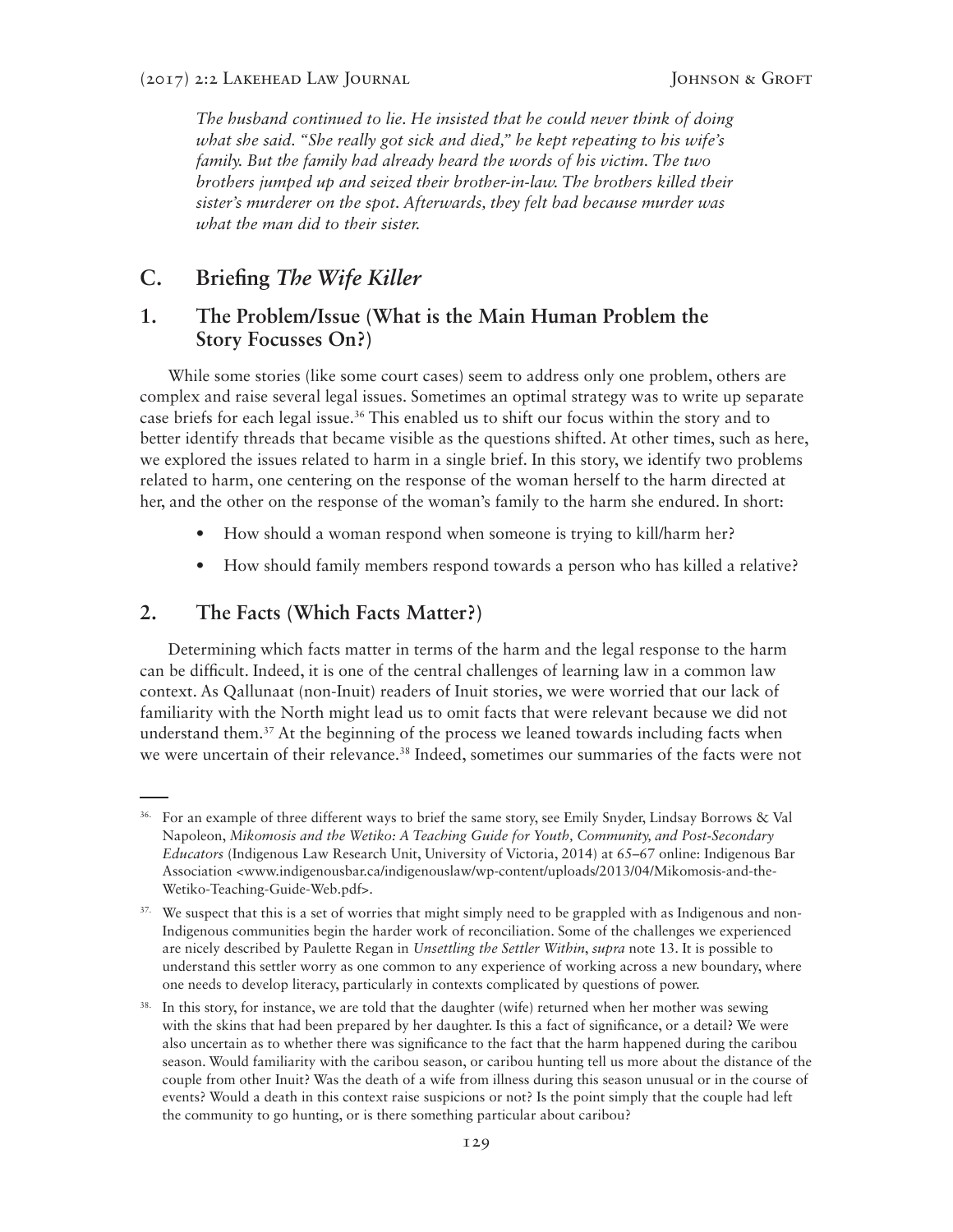much briefer than the story itself! As we continued, however, the bank of stories consulted provided us with better context, enabling us to make more comfortable choices about facts to draw up in the face of different problems and questions. In this context, here is a summary of the facts in *The Wife Killer*:

- A man marries, takes his wife hunting during caribou season, and returns saying she has died. A second time, the man marries, takes his wife hunting during caribou season, and again returns saying she has died. He marries a third time and again takes his wife hunting.
- During the summer, the wife works hard, wasting nothing, and doing as she is asked. After the wife has prepared everything for the return home, the husband persuades the wife to walk up a hill, where he has prepared a pit of maggots to kill her.
- The wife tries multiple strategies to save herself: she reasons, begs, runs, struggles, and fights, but to no avail. She is thrown into the pit and killed.
- The man returns to the community again grieving that his wife became ill and died, and is taken in by his in-laws, who provide food, shelter and clothing for him.
- The dead wife returns one night to tell her family what had happened to both her and the other missing wives. She said she only came back because she wanted her family to know the facts about what her husband had done to her.
- The husband denies the murdered woman's testimony. The family believed the words of the dead woman. The two brothers of the dead woman killed their brother-in-law. Afterwards, they felt bad because "murder was what that man did to their sister."

## **3. Decision/Resolution (What is Decided, or How is the Issue Resolved?)**

This third aspect of the brief requires a description of how the story answered the questions posed above in the problem section. What was decided, and by whom? In this context, we looked for decisions by i) the woman, and ii) her family.

- (i) *The woman's response/decision*: The woman struggled against the man to fight for her life. After her death, she came back and told her family about what her husband had done to her.
- (ii) *The response of the dead woman's family*: The family of the woman witnessed the dead woman's testimony about what her husband did to her. In response to their sister's testimony, the brothers killed the husband. That is, the family responds to a killing with a killing.

## **4. Reasoning (What Explanation (Said or Unsaid) is Given for the Decision/Resolution?)**

In this section of the brief, the aim is to consider the reasons for the resolution of the problem presented in the story. This is based on the presumption that all legal orders are based on reasons, not just action. The challenge for all legal orders is that the reasons are sometimes articulated, and they are sometimes part of the taken-for-granted context that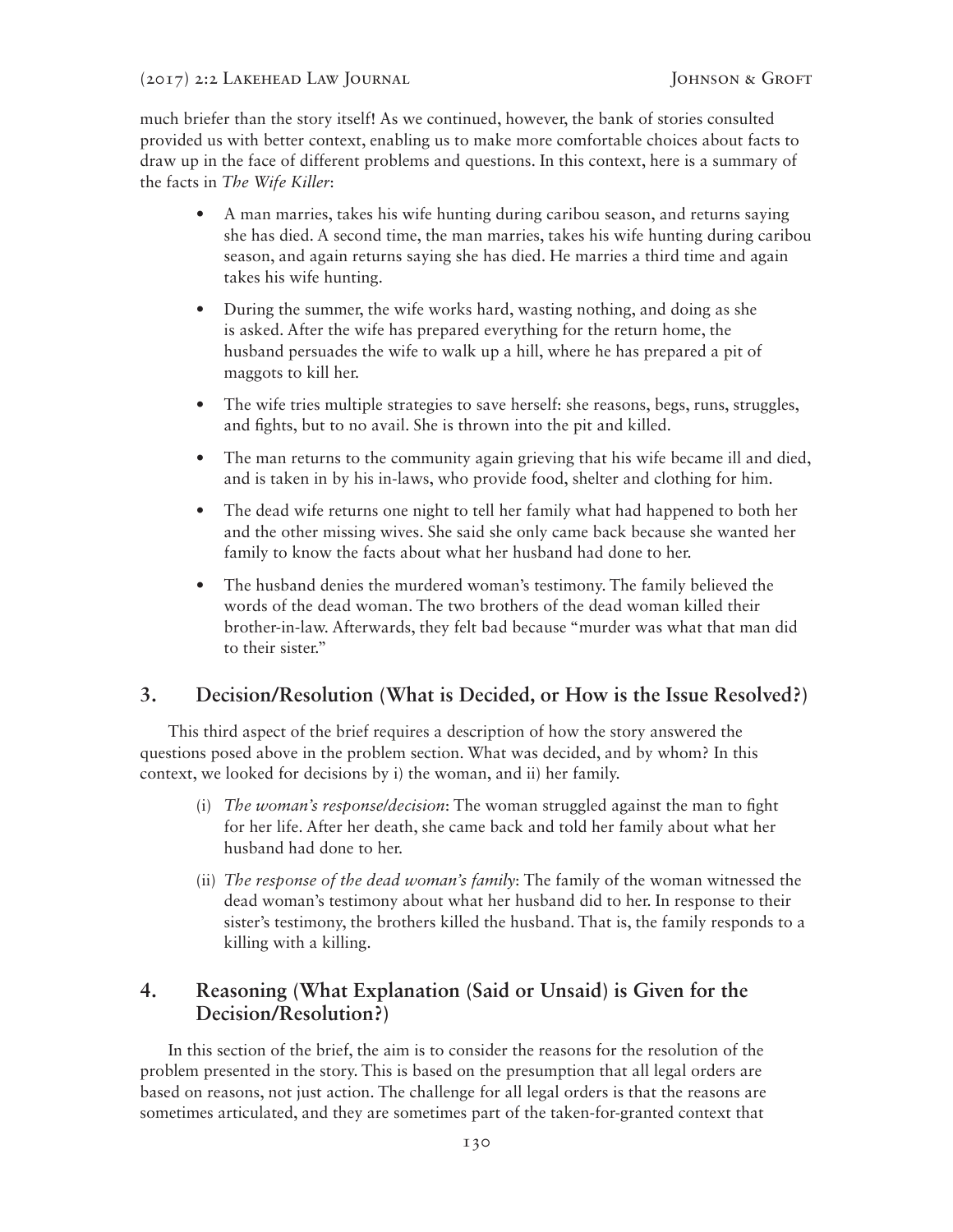informs an action. Sometimes a particular Inuit story will explicitly describe some of the reasons for a given legal response to harm. But many times, the reasons for a legal response will be unstated in the story. This may be because the storyteller assumes that listeners already know the reasons and do not need to be told. Perhaps reasons are also unstated at times to engage the listener, and to encourage thinking about why a particular action was taken. In any case, the unsaid reasons supporting a legal response must be considered for the legal synthesis. This was another place where conversation with others could help us begin to think about the importance of the unsaid, and of the importance of looking to not only words, but also description and facts in order to find reasons.

In terms of describing the magnitude of the wrongdoing in this story, we are directed not only to the husband's acts of violence, but also to his patterns of deceit. The story emphasizes the fraudulent grieving of the husband and the ways he made use of the hospitality of the wife's family even after her murder. In this, there is an unstated and stated affirmation of the importance of being truthful, and of knowing the facts. We are told that the woman came back in order to make sure that the family "knew what had happened." We are also told that the brothers "had heard the words of his victim."

Unsaid here is that, having witnessed the wife's testimony, the brothers had an obligation and right to respond to the harm that was done to their sister. Given that the woman's husband had murdered their sister and other women, he was a threat to the community women. The story says that the brothers felt bad after killing the man because murder is what the man did to their sister. This might suggest that killing goes against how they would usually conduct themselves, but that this situation required them to do it regardless. Alternatively, it could mean that after they killed him they had the chance to reflect on what the man did to their sister, causing them to feel bad.

### **5. Bracketing (Are There Unresolved Questions That Could Be Bracketed for Further Study?)**

The bracketed aspects of the stories were things that we did not fully understand, or which might not have been fully addressed but which nevertheless seemed important to the story. These were sometimes things that seemed not to be answered in the story, or that complicated it, and thus needed more space for consideration. We tended to put aspects in brackets not because those things were unimportant, but because they seemed to open up other questions and we could see there was more thinking or learning to do. As we moved forward with the stories, we also noted the ways in which aspects might move in and out of the brackets based on our increasing familiarity with a range of stories and sources.

For example, we were uncertain how to grapple with the woman's return from death to tell her family about what had happened. Should we understand this as a mystical or magical event, as a haunting? Was it an unusual event? Or, was her return to be understood as not only possible, but as a real possibility? We began to lean more towards this latter direction as we encountered more stories involving cosmological cycling (the return of spirits or souls into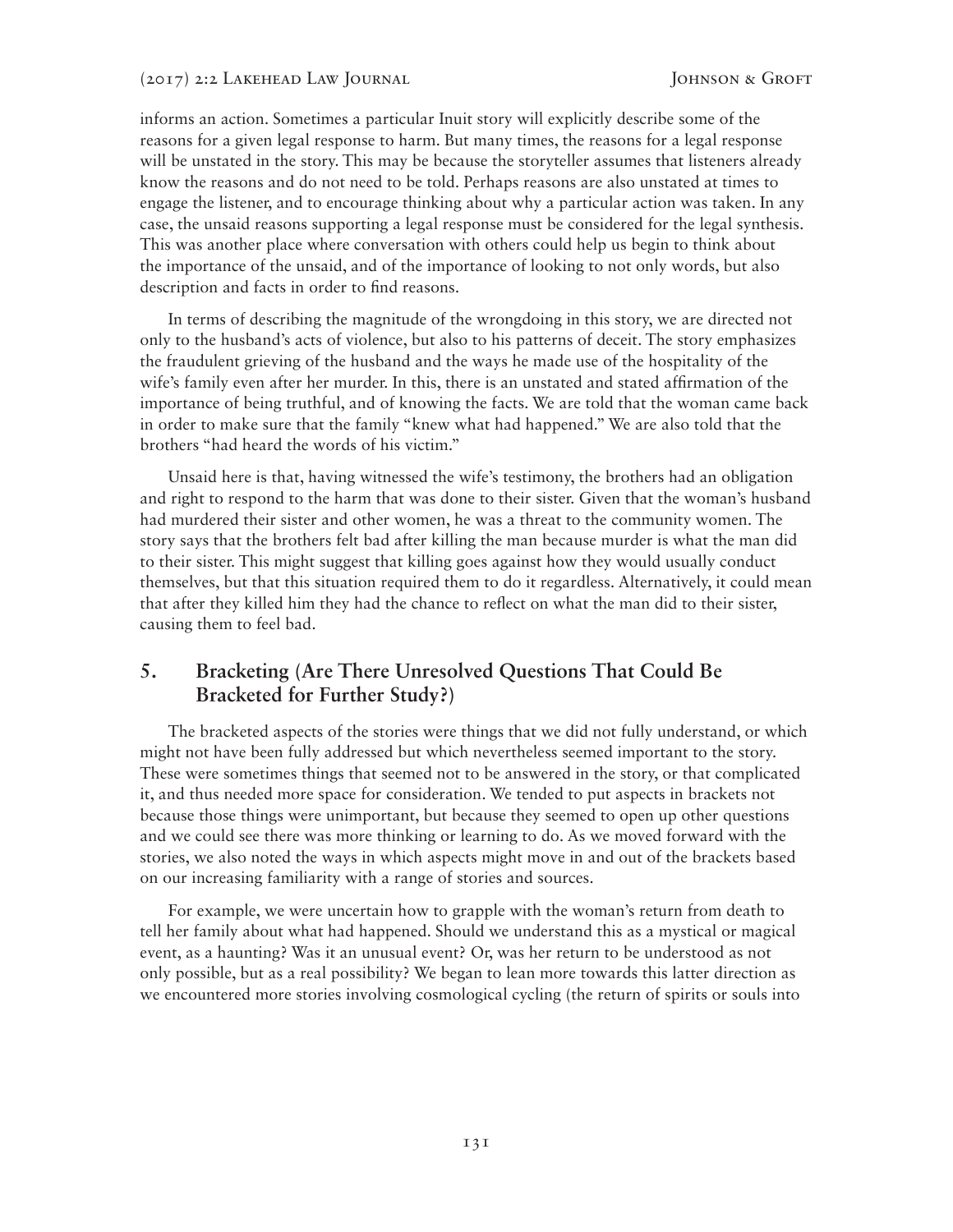new bodies and forms).39 Indeed, we began later to wonder if her return did not say something about legal obligations she may have had? Was it linked to her obligation to share important information with others, and, particularly, in order to stop violence against other women in the community? Was this linked to the family's right to be informed about her death?

In the brackets, we also included questions we had about gender norms and the ways the larger community was implicated. What was the role of the community, for example, in failing to address conditions that made the women vulnerable? Did the community have an obligation to raise questions about the missing wives? Did gender roles play a part in creating conditions for the wife's vulnerability? What kind of conditions made it such that the woman's "obedience" (working hard and doing as she was instructed) reduced her options for escape? We noted that such questions could be explored by going to the story using Indigenous feminist legal analysis.40 They could also be explored by re-briefing the problem with a new question focussed on community and gender. For example, "How should a community respond when women from the community are going missing or are being murdered or are dying suspicious deaths?" Since we could not see enough material in this story to answer that question (we are told only that the community did not know what was happening), we kept it within the bracket of our brief, making space for it to continue to work in our minds.

## **D. Synthesizing the Cases**

### **1. Overview of Our Process**

As Emily Snyder, Val Napoleon, and John Borrows put it, "One story does not show the complexity and breadth of a given legal tradition any more than one legal case."<sup>41</sup> And, so, we began the work of drawing together fifty western Inuit stories related to harm,<sup>42</sup> crossreferencing them, and putting them into engagement with each other to see if we could develop a deeper understanding of Inuit law and its operation. We were drawing deeply on the methods modelled both in Napoleon's exploration of legal principles in Gitksan law, and Friedland's work with the legal concept of the *Wetiko* in Cree and Anishinaabe legal traditions.<sup>43</sup>

As we engaged in the process, we found ourselves losing some of our fear that the method would function in a "colonizing way" with respect to the stories. Indeed, the process of briefing individual stories was less important for helping us "condense" the cases (identify *ratio* or *obiter*) than it was for helping us "engage" with them; it seemed to open more space for us to think about principles and general statements that might be informing the actions, processes

<sup>&</sup>lt;sup>39.</sup> In working through questions of cosmology, we profited greatly from Bernard Saladin d'Anglure, ed, *Cosmology and Shamanism Interviewing Inuit Elders: Volume 4* (Iqaluit: Nunavut Arctic College, 2001). See generally Edith Turner, "Behind Inupiaq Reincarnation: Cosmological Cycling" in Antonia Mills & Richard Slobodin, eds, *Amerindian Rebirth: Reincarnation Belief among North American Indians and Inuit* (University of Toronto Press, 1994) 67; Bernard Saladin D'Anglure, "From Foetus to Shaman: The Construction of an Inuit Third Sex" in Antonia Mills & Richard Slobodin, eds, *Amerindian Rebirth: Reincarnation Belief among North American Indians and Inuit* (University of Toronto Press, 1994) 82.

<sup>40.</sup> See Snyder et al, "Gender and Violence", *supra* note 24.

<sup>41.</sup> *Ibid* at 628–29.

<sup>42.</sup> The stories were gathered from many sources. For a full list of the individual story names, see *infra* note 73.

<sup>43.</sup> Napoleon, *Ayook*, *supra* note 29; Hadley Friedland, *The Wetiko (Windigo) Legal Principles* (LLM Thesis, University of Alberta, 2009) [unpublished].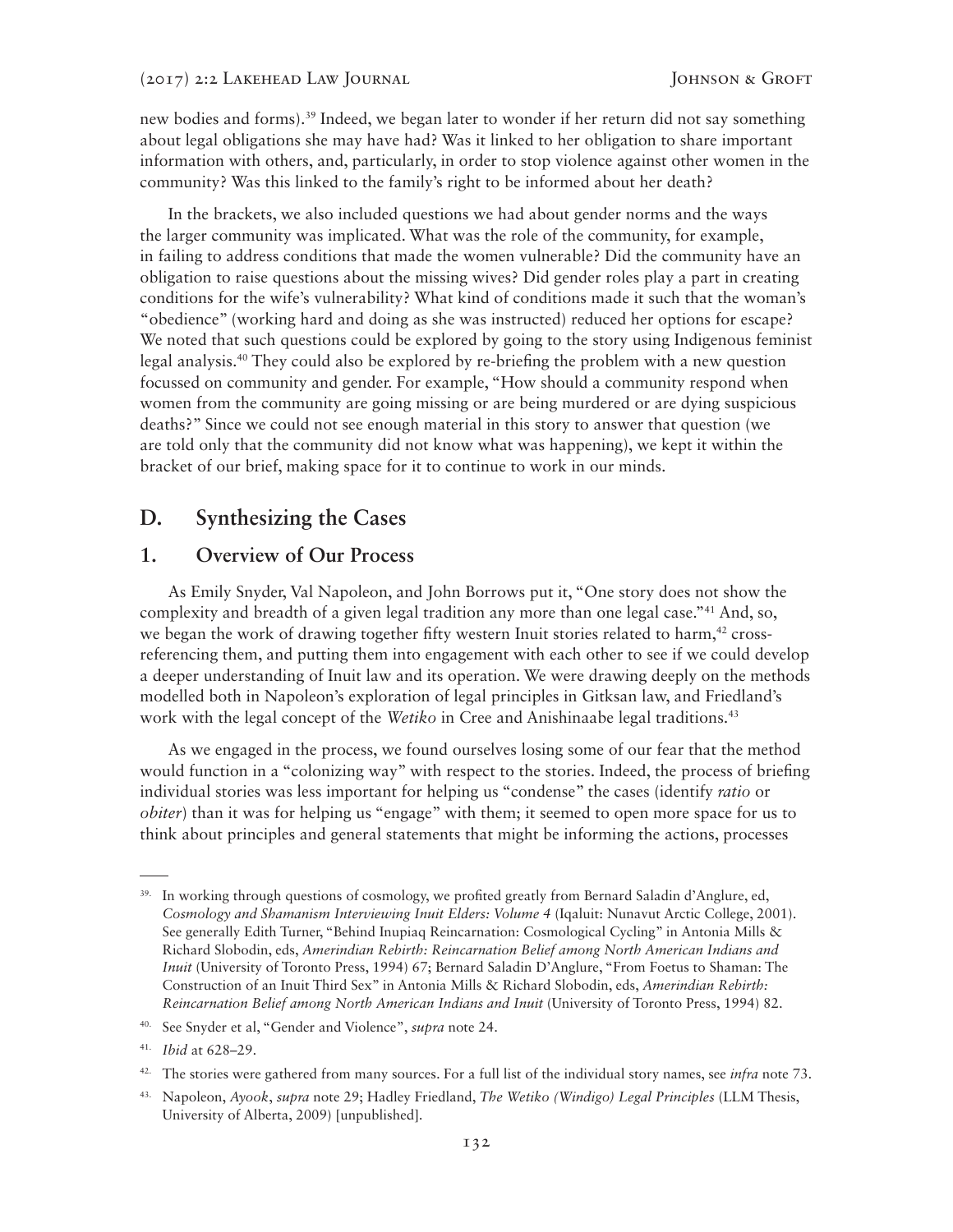and outcomes that were elaborated in the stories.<sup>44</sup> We found it particularly helpful to put the stories into engagement against six questions formulated by Napoleon and Friedland in the context of the AJR Project:

- 1. Who made the decisions regarding responding to harm?
- 2. What were the procedural steps taken to determine the response to the harm?
- 3. What were the legal responses to harm?
- 4. What were the principles informing people's responses to harm?
- 5. What were people's legal obligations relating to harm?
- 6. What were people's legal rights relating to harm?

The first three of these questions pushed us in the direction of explicit actions taken in the stories, actions that could be described from the perspective of someone not yet deeply familiar with Western Inuit stories or culture (i.e. who made decisions, what steps they took, what actions were followed). The latter three questions pushed us to look more transversally in the direction of concepts, principles, values, and entitlements. As we worked with the latter three questions, we also found that our understanding of the stories was extended by returning to the questions we had initially put in the "bracket" section of the briefs. Together, all six questions formed the backbone for our working synthesis.<sup>45</sup> We began drawing lines between cases in order to organize and elaborate the principles that emerged from a sustained exploration of each of the six questions across a larger group of stories. As we worked, we somewhat re-organized the questions. We began to see the first two questions as simply two aspects of legal process (authoritative decision makers; and legitimate processes of decision making); and we found ourselves exploring the view that legal rights and obligations contain both substantive and procedural dimensions. In the end, we organized our explorations of the stories into a working synthesis using the following five headings:

- 1.0 Legal Processes
	- 1.1 Decision making/Decision makers
	- 1.2 Procedural Steps for Determining a Response to Harm or Conflict
- 2.0 Legal Responses
- 3.0 Legal Principles
- 4.0 Legal Obligations
	- 4.1 Substantive Obligations
	- 4.2 Procedural Obligations
- 5.0 Legal Rights
	- 5.1 Substantive Rights
	- 5.2 Procedural Rights

Under each heading, we attempted to identify general statements of law, each of which would be followed by a discussion of each source that supported the general statement including our reasons for seeing the principle operating (or failing to operate) in that story.

<sup>44.</sup> Friedland, "Reflective Frameworks", *supra* note 9.

<sup>&</sup>lt;sup>45.</sup> Currently, our Western Inuit working synthesis is one hundred and sixty pages long.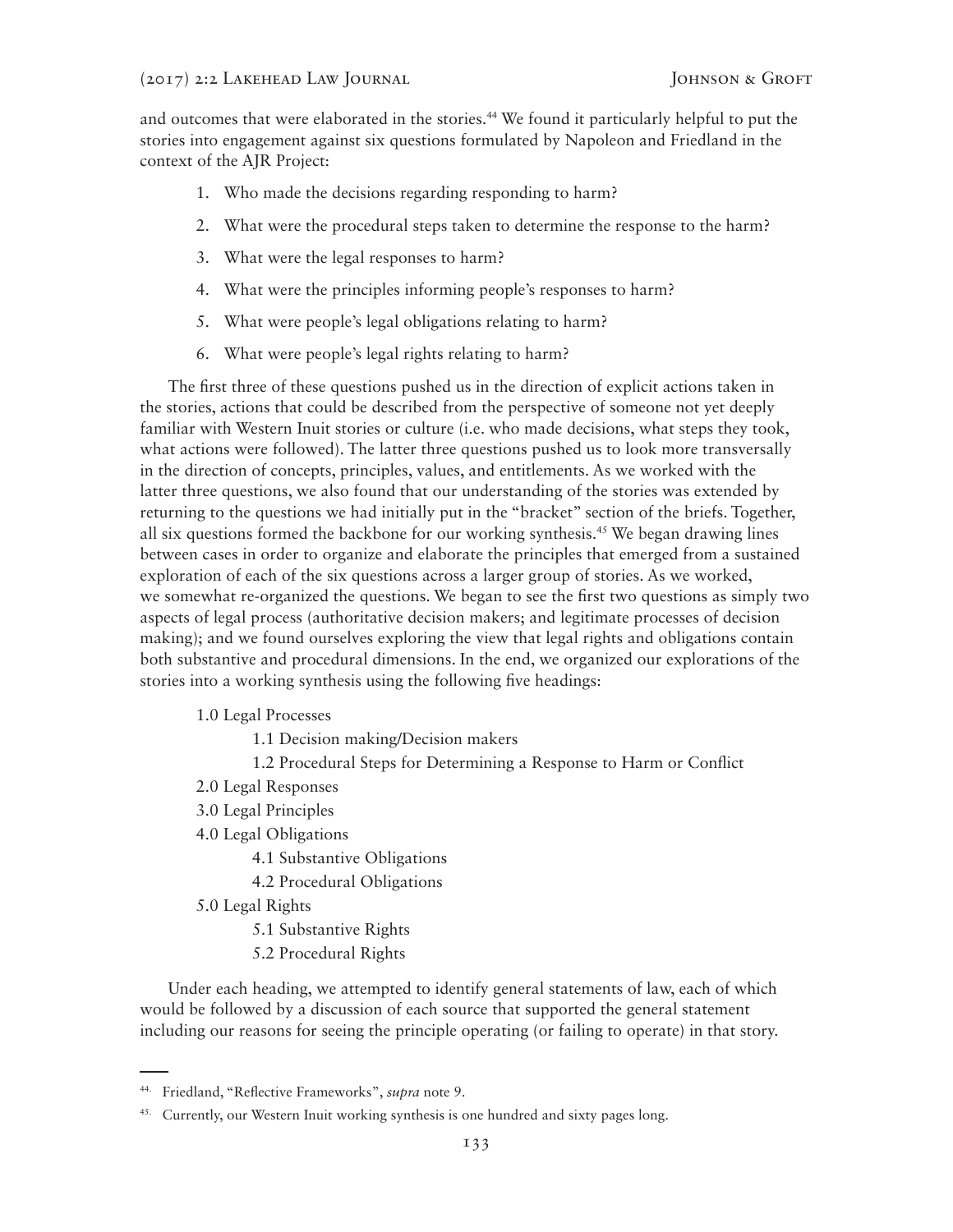In some ways, the synthesis took inspiration from texts like Peter Hogg's on Constitutional Law:<sup>46</sup> the working synthesis functions as a tool, making visible the scaffold used to organize the work in order to help us identify connections between the stories and to see overarching principles more clearly.47 The purpose of organizing in this way is to enable one to be perfectly transparent with respect to both sources consulted and reasons given. It also enables space for different interpretations, and disagreement about the application or utility of different stories in different places. It also allowed us to begin to see connections that were less visible when we worked only at the level of individual stories.

### **2. Exploring the Synthesis through the Lens of** *The Wife Killer*

To give a sense of how this worked, we will return to *The Wife Killer* to show how it contributed to the production of the synthesis, and to illustrate how some of the general principles were developed as we read the story in conjunction with others. In the work that follows, the principles we reference are taken from our working synthesis using five headings, and the numbering system we employed there.

#### **i. Legal Processes**

The "Legal Processes" part of our synthesis addressed two major questions: the first (Section 1.1) focussed on decision makers, and the second (Section 1.2) on processes. Thus, on the first of these two questions, we looked to the stories to identify (authoritative) decision making: Who makes the decision to respond to a harm? In the stories consulted, we identified seven different categories of decision maker: the person harmed; the person *doing* harm; families (of both the person harmed and of the person doing harm); leaders; elders; shamans/ medicine people/people with special skills or knowledge; and the community. The process of synthesizing does not stop at the level of identifying general categories of decision makers, however. For each type of decision maker, the goal was to articulate some general statements of law that emerge. The general statement would be accompanied by the sources from which we drew the proposition. Following the general statement would be a short discussion of each of those sources, including the evidence or reasoning in the story to support the proposition. For example, the person harmed is almost always involved in the decision making regarding responses to that harm. Thus, under heading 1.1.1. (The Person Harmed), here are two general statements of law:

1.1.1.1 Generally, persons harmed have a right and responsibility to respond to the harm, with or without the assistance of others. (*Malicious Youth*, *Three Brothers, The Wife Killer, Sigvana and the Old Shaman, Fast Runner, Najuko, Northern Lights People, One Who Walked, Pinaqtuq, Smoking Mountains, Sky People, Tuakikpakaktuk, Utuagaaluk, Magic Bear, Atangana 3, Worm Lake, Kopilgok, Atangnak, Good Ears, Duel Between Shamans, Beluga Hunting Fails, Akaluk (Stolen Soul)*)

<sup>46.</sup> Peter Hogg, *Constitutional Law of Canada*, 5th ed (Toronto: Thomson Carswell, 2008).

<sup>&</sup>lt;sup>47.</sup> The synthesis is a work in progress. At the completion of the project, it was one hundred and sixty pages long [on file with authors].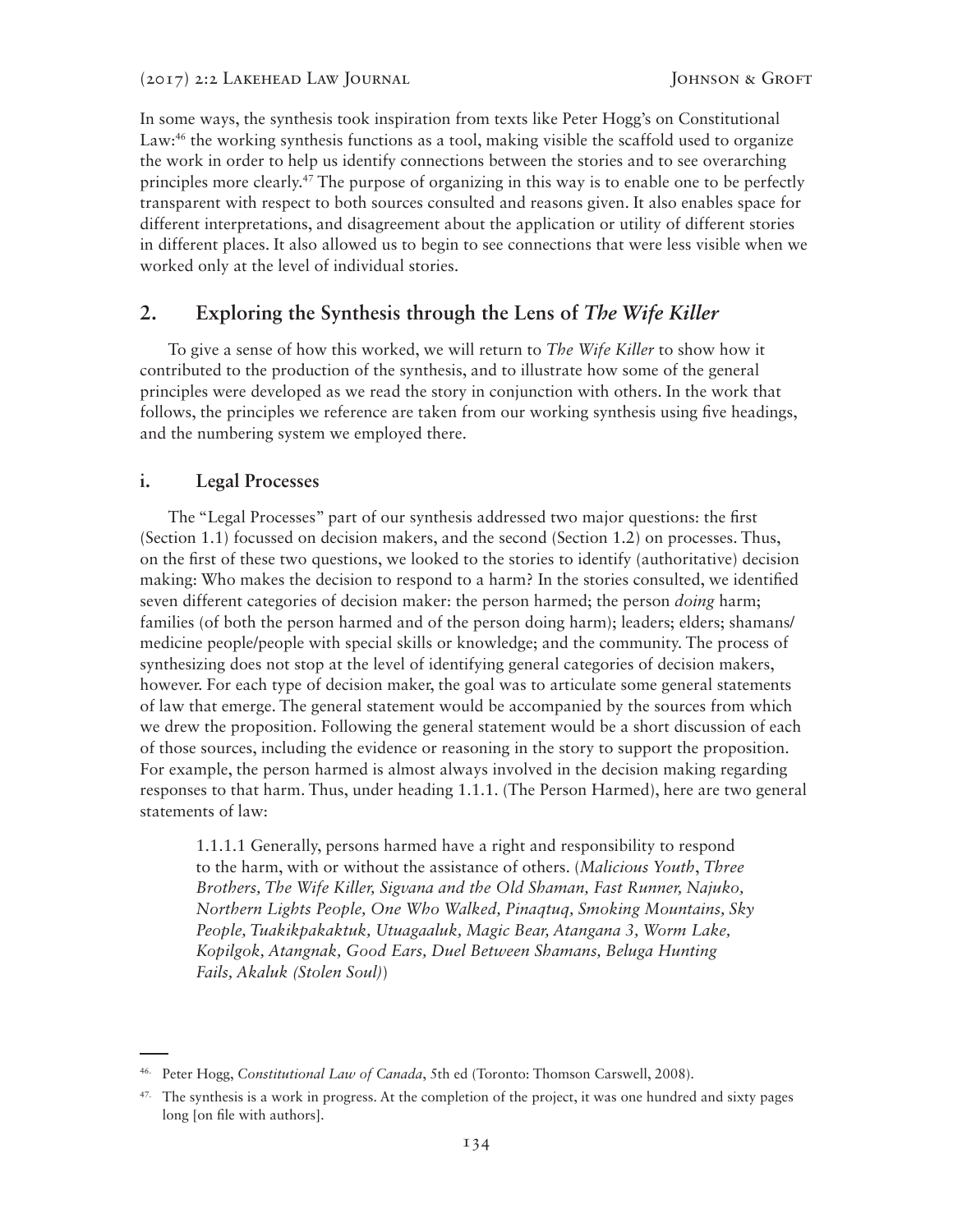1.1.1.2. Decisions regarding the response to harm may be made without the person harmed if that person is unable to respond or the response needs to be immediate and there is no time to involve the person. (*Ululina*, *Raid and the Kobuk River Grandmother, Aagruukaaluk, The Man Who Caused Blizzards with an Axe*)

Following those two general statements is a discussion of the stories. In these stories, we see that sometimes those harmed responded to the harm by acting on their own, while other times others assisted them. There were some occasions where persons harmed were not involved in the decision making. In these stories, it was generally because the person was unable to respond (perhaps they were dead, injured or incapacitated, too young, etc.), or because necessity required that another person make the decision without them.

These principles of decision making were visible in the *Wife Killer*. Though the woman ultimately died, she is also shown to be a decision maker who responded to the harm through her active fighting against her husband as she attempted to save herself. The story positions her not simply as a passive recipient of trauma, but as one who continued to exercise her will in attempts to respond to the violence.<sup>48</sup> We find it significant that the story also shows us that she continues to participate as a decision maker by returning after death to her family to give testimony about what had happened to her. Though it is her brothers who do the actual killing of the husband (as she is unable to kill the husband directly), the story tells us that they did so based on the testimony of their sister. In this way, the wife remains as a participant in the decision making and the response.

The second portion of the Legal Processes section of the synthesis (Section 1.2) organized the procedural steps taken to determine the response to harm. What, in the stories, could be seen as elements of procedure? This has required some ongoing thought, as we attempted to put our Western/settler understandings of procedure into respectful engagement with this body of stories. In each story, we asked how the harm became visible to others, about the people that were or were not consulted, about practices of information gathering, about considerations of context by decision makers, and about the deliberative processes that were undertaken. With these questions in mind, it became easier to see six common procedural steps: (i) community gathering and consultation; (ii) considerations of context; (iii) consultations; (iv) investigations/ inquiry; (v) waiting/deliberation; and (vi) asking for help.

<sup>&</sup>lt;sup>48.</sup> We have been influenced by Michael White's ideas that "[n]o one is a passive recipient of trauma" and that "the ways in which people respond to trauma are based on what they give value to, on what they hold precious in life." Michael White, "Working with People Who are Suffering the Consequences of Multiple Trauma: A Narrative Perspective" (2004) 1 Int'l J of Narrative Therapy & Community Work 45 at 48. In our readings of the stories, we have tried to ask how responses to harm have made visible that which is held precious. We have been conscious of a desire to ensure we are watchful for the agency of those who suffer trauma. The challenge of operationalizing the insight is nicely articulated by John Borrows in a 2015 lecture on governance under the *Indian Act*: "People are not just passive victims in the stream of history. People find ways to use their agency. They find ways to persevere in the face of great disappointment, and harm and abuse." John Borrows, "Lecture 2: Governance - Canada's Indian Act" (Lecture, 14 September 2015), online: YouTube <https://www.youtube.com/watch?v=3lgrZCBIwwA> at 00h:43m:20s. For an extended exploration of how to look for women's agency and decision making even in the context of gendered (and murderous) violence, see the discussion of the stories "The Wolf Crest" and "The Rolling Head" in Snyder et al, "Gender and Violence", *supra* note 24.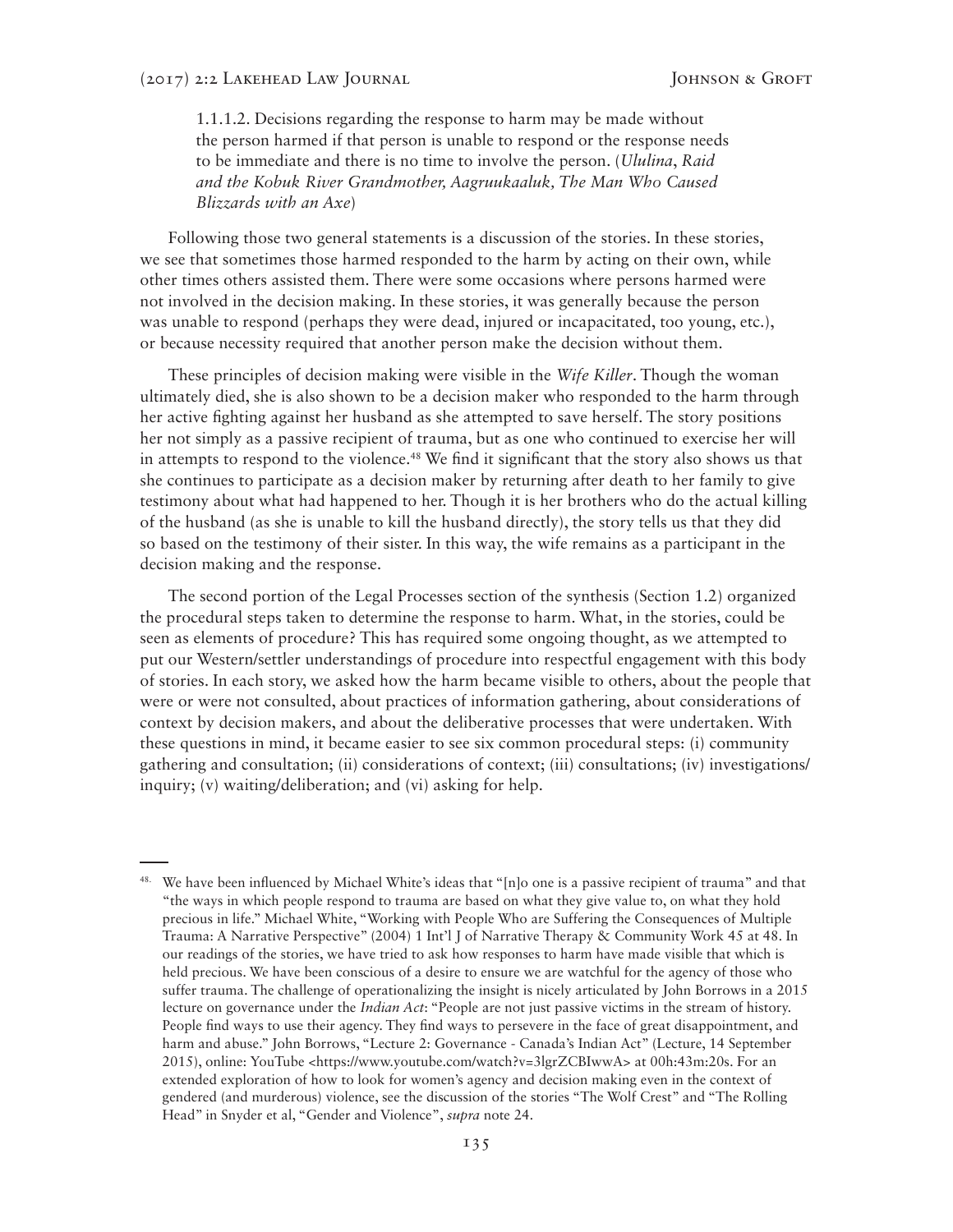In the context of our synthesis, one general statement of law concerning procedural steps that related to investigation is articulated as such:

1.2.4.1 INVESTIGATION/INQUIRY: In determining the proper response to harm, an investigation or inquiry into the harm should be conducted. (*Lake of Worms, Ululina*, *The Man with a Scourge of Bearded Sealskin, Kagsagssuk, Akaluk (Stolen Soul), Eagle-Man, Kopilgok (Worms), Wife Killer, The Lost Little Brother, Tigguasina: A Boy Shaman and a Fraud, Pinaqtuq Who Had No Wish to Marry, Utuagaaluk: Murder Mystery, Sky People, The Northern Lights People, Fast Runner, One Who Walked Against the Wind, The Young Man Who Married a Wife From Across the Sea, Iŋaagiruk, Tuakikpakaktuk*)

In *The Wife Killer* story, one can see this and several other procedural steps. We see the wife gather the community together and ask for help. The testimony of the wife can be understood both as commencing a process, and as part of the evidence in an investigation or inquiry (to provide proof as to what had been done). The story also shows that the investigative processes enabled the husband to respond to the allegations made against him (in his opportunities to deny the wife's accusation). As the story is read alongside other stories, one begins to develop a better sense of different kinds of investigation that arise in different contexts—one begins to think more broadly about the forms that "inquiry" can take.

#### **ii. Legal Responses**

Here, we gathered together a range of legal responses available to respond to harm. In the stories consulted, we found the range of responses to harm to be extensive. We finally settled on fourteen categories, including the following: acts of will; sharing; public exposure; acknowledgement of harm; compensation and gifts; isolation/shunning/abandonment/leaving; telling, sharing information; punishment, revenge, equalization; self-defence; deception; removing access to power that allows person to harm; prevention; and education.<sup>49</sup>

We note here that, in many of the stories we read, there seemed to be a principle of equalization in which death was an outcome. Under our heading 2.9, we identified this general statement of law:

2.9.1. PUNISHMENT/REVENGE/EQUALIZATION OF HARMS. A response to harm may include equalization of harms or punishment, in order to promote deterrence or retribution or rehabilitation. (*Akaluk (Stolen Soul), Aagruukaaluk, Kagsagssuk, Fast Runner, The Malicious Youth, Avaotok, Wife Killer)*

Though death was not an uncommon outcome, as we became more familiar with the stories we were less inclined to believe that these stories were necessarily saying death *should* be a primary legal response. We were struck by the number of times that the primary legal response seemed to simply be the acknowledgement that a wrong had been done, even where

<sup>&</sup>lt;sup>49.</sup> Note here that there is some fluidity across categories. For example, in some stories, "telling what has happened" is a procedural step, but it may also be a legal response in and of itself. It may also be a substantive legal obligation. At this point, we see this fluidity of concepts and categories as a strength rather than a limit of the project, as it encourages attention to the ways in which procedures, obligations, and responses are interwoven.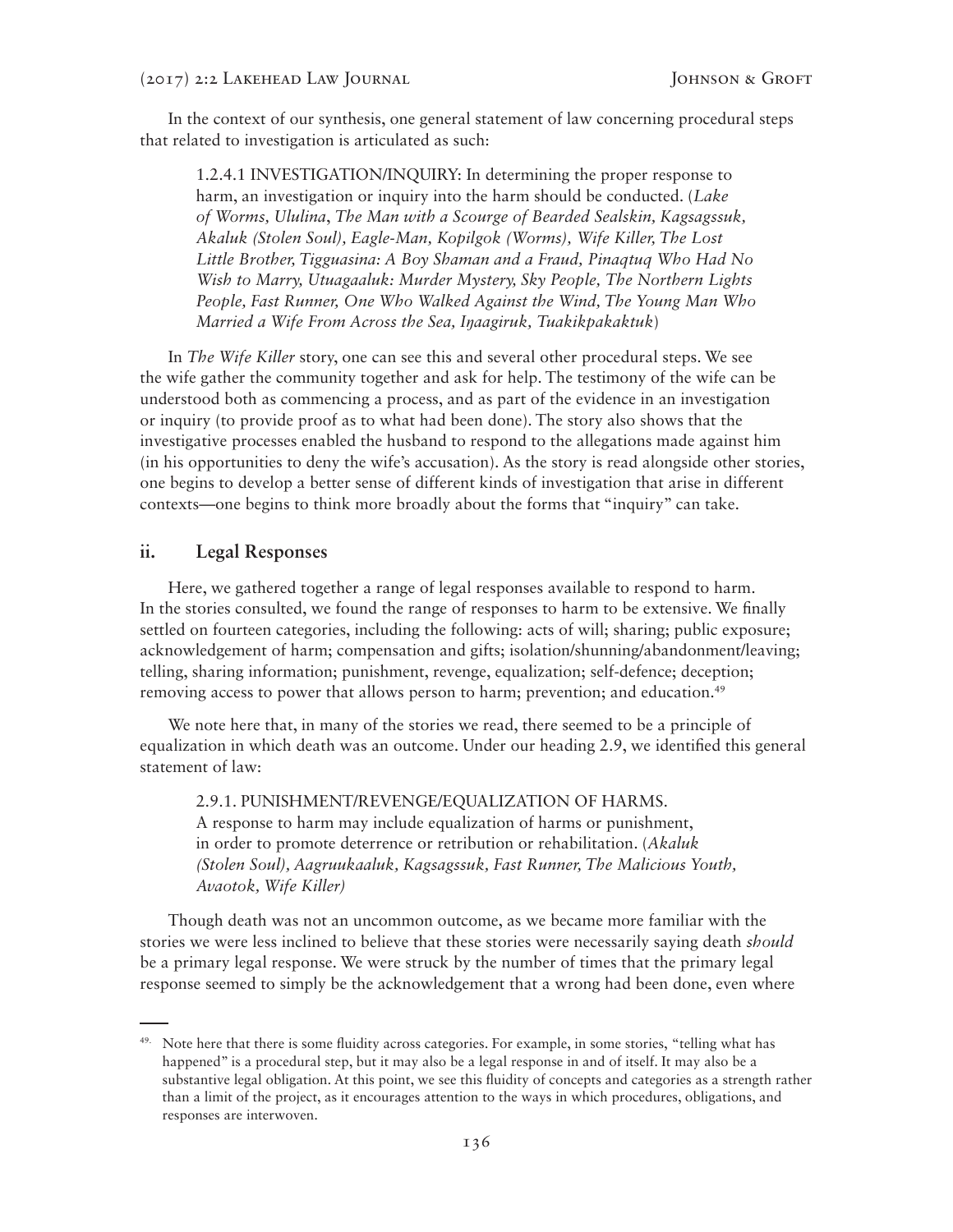no other consequence seemed to flow from that acknowledgement. Certainly, in the context of *The Wife Killer*, one can see a variety of legal responses to the harm identified. The story speaks to the legal response of the equalization of harms (in the killing of the husband), but it also shows us a range of responses being attempted first. In response to the threat of harm, we see the wife attempt to defend herself through talk, physical resistance (self-defence), and an attempt to flee. We also see her return after death to tell her family what had been done. The story centres the importance of acknowledgement—of accurately naming the injury she had suffered, and of having people witness her testimony.

### **iii. Legal Principles**

In reading the stories, we began to get a better sense of some of the deeper principles that were informing the actions. While we did our best to find the right English words to capture the values and principles that were being played out, we were also hyper-conscious that Inuktitut is crucial for articulating an internal understanding of the principles. We attempted to stay within the stories as much as possible, rather than going to secondary literature. This was *not* the case with respect to legal principles. Here, we sought out sources that would give us better English translations of the Inuktitut words for important Inuit values. Such articulations were crucial in helping us better understand the structural values informing the stories we read. We were grateful for opportunities to draw on the insights of those working from the centre of the language out.50 The experience reminded us of the Truth and Reconciliation Commission's Call to Action related to language and culture, and affirmed for us the necessity of multiple methods of engaging with the law.<sup>51</sup> The Inupiaq legal principles we saw in the stories were also identified (sometimes in the language of "values" rather than "principles") in a number of government documents, including:

- sharing/generosity (*Aatchuqtuutijiq Avatmun*52 or *Sibñataiññiq*53);
- helping, caring for others; serving (*Avanmun Ikayuutiniq*,<sup>54</sup> *Ippigusuttiarniq*,<sup>55</sup> *Piliriqatigiingniq*56);

<sup>&</sup>lt;sup>50.</sup> On the importance of thinking these principles through language, we often find ourselves reflecting on Alexina Kublu & Mick Mallon, "Our Language, Our Selves" in *Nunavut '99: Changing the Map of Canada* (Nunavut: Nortext Multimedia Incorporated & Nunavut Tunngavik Incorporated, 1999), online: Nunavut '99 - Changing the Map of Canada <www.nunavut.com/nunavut99/english/our.html>.

<sup>51.</sup> TRC, *Calls to Action*, *supra* note 4. Calls 13–17 specifically address "Language and Culture". In addition, see Call 10(iv) ("Protecting the right to Aboriginal languages, including the teaching of Aboriginal languages as credit courses") call 61(ii) (Church parties to provide funding for "Community-controlled culture and language-revitalization projects") and Calls 84 and 85 (on Media and Reconciliation).

<sup>52. &</sup>quot;Iñupiat Ioitqusiat", *University of Alaska Fairbanks*, (19 October 2006) online: Alaska Native Knowledge Network <www.ankn.uaf.edu/curriculum/Inupiaq/Ilitqusiat/Sharing.html> ["Iñupiat Ioitqusiat"].

<sup>53. &</sup>quot;Iñupiaq Cultural Values", *University of Alaska Fairbanks*, (3 November 2006) online: Alaska Native Knowledge Network <ankn.uaf.edu/ANCR/Values/Inupiaq.html> ["Iñupiaq Values"].

<sup>54.</sup> *Ibid.*

<sup>55.</sup> Borrows, *Canada's Indigenous Constitution*, *supra* note 2 at 103.

<sup>56. &</sup>quot;Educators Guide", *Inuit Qaujimajatuqangit Adventure Website*, online: Inuit Qaujimajatuqangit Adventure Website <inuitq.ca/learningresources/educatorsguide/Educators\_Guide.htm> ["Educators Guide"].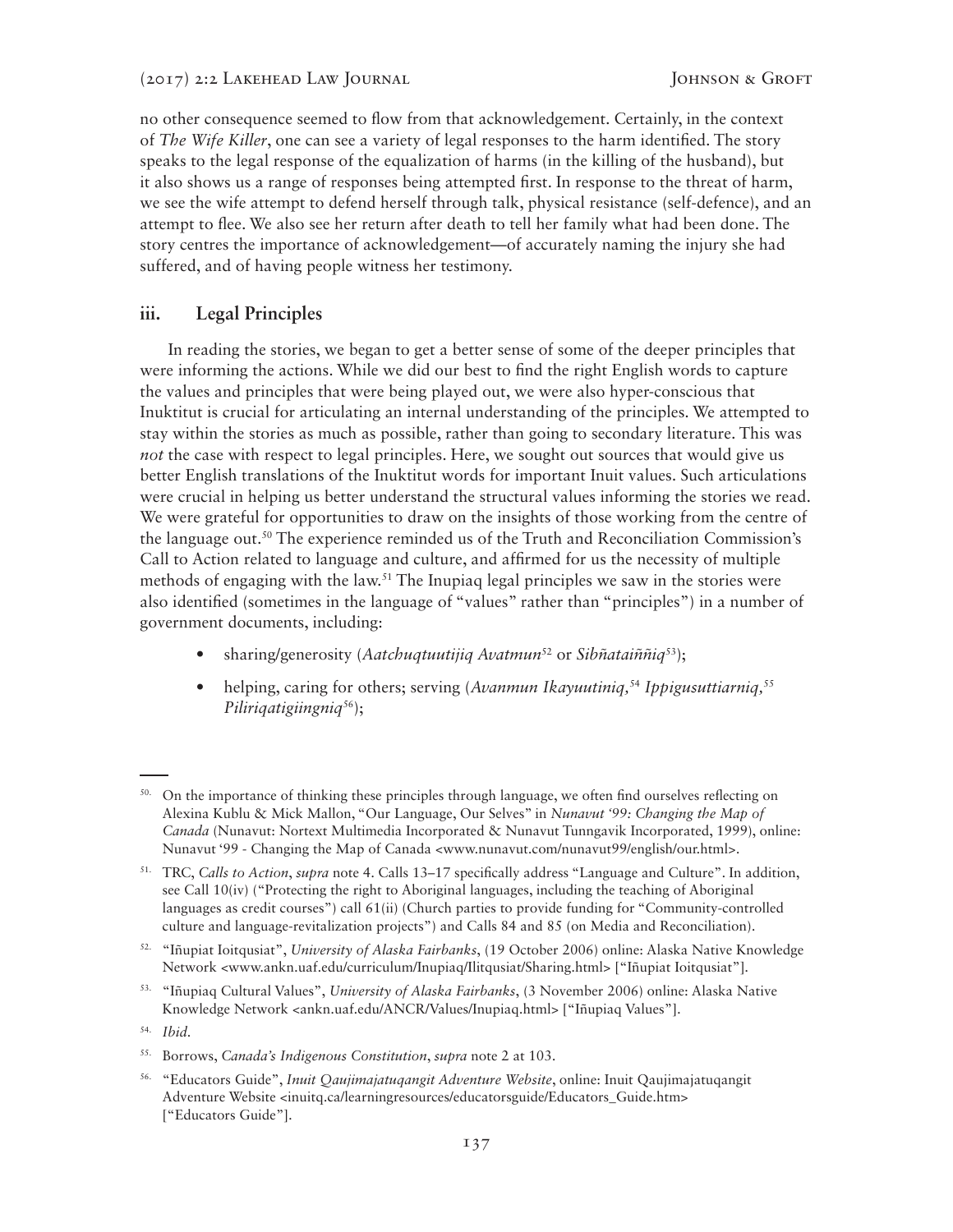- respect for others, animals, land (*Kipakkutaiññiq*, <sup>57</sup> *Avatimik Kamattiarniq*58)
- fair treatment (*Uppirigattautiniq*);<sup>59</sup>
- honesty and information sharing (*Pitqiksigautaiññiq*<sup>60</sup> and *Qaujimautittiarniq*<sup>61</sup>);
- collaboration and cooperation (*Pilirriqatigiikniq*, <sup>62</sup> *Savaqatigiiyujiq*63 or *Paammaagigniq*64);
- non-violence/conflict avoidance (*Paaqtakautainniq*);65
- patience/flexibility/humility (*Qimmaksautaiññiq*66 or *Qinuisaaniq*);67 and
- resourcefulness and problem-solving (*Qanuqtuurungnarniq*).68

One can see that many of the above principles are visible in some form in *The Wife Killer*, either through their enactment or through their violation. The violation of the principles of honesty and trust in relationships contributes to an understanding of why and how the wife returned from the dead to speak of the harm that had been done, and to the ways in which the family responded. The magnitude of this violation is visible in the husband's ongoing deceit in acting the part of the grieving spouse, of living with the wife's family, of sharing in their resources and support, and in his refusal to acknowledge his actions.

#### **iv. Legal Obligations**

We saw many obligations articulated in the stories. We identify twenty-two substantive obligations and another seven procedural ones. Undoubtedly, this is a place where fluency in Inuktitut might give us better categories to organize the obligations. But much of what we saw involved obligations including practicing awareness towards others, practicing generosity and hospitality, treating animals respectfully, assisting those in need, telling what you know,

- 60. "Iñupiaq Values", *supra* note 53.
- 61. Department of Justice Canada, *Review of Nunavut Community Justice Program: Final Report*, by Research and Statistics Division (Canada: Research and Statistics Division, 2004) at 62, online: Department of Justice Canada <www.justice.gc.ca/eng/rp-pr/aj-ja/rr05\_7/rr05\_7.pdf>.
- 62. Nunavut, The Honourable Robert Stanbury, Conflict of Interest Commissioner of Nunavut, *For a Culture of Integrity: Review of Conflict of Interest Legislation Applicable to Members of the Legislative Assembly of Nunavut* (Nunavut: LAN, 15 November 2000) at 5, online: <integritycom.nu.ca/sites/integritycom. nu.ca/files/int\_act\_con\_rep.pdf> ["Integrity"].
- 63. "Iñupiat Ioitqusiat", *supra* note 52.
- 64. Ilisagvik College Mission Statement, online: Ilisagvik College <www.ilisagvik.edu/about-us/missionstatement/>.

- 66. "Iñupiaq Values", *supra* note 53.
- 67. "Integrity", *supra* note 62 at 5.
- 68. "Educators Guide", *supra* note 56.

<sup>57.</sup> "Iñupiaq Values", *supra* note 53.

<sup>58. &</sup>quot;Educators Guide", *supra* note 56.

<sup>59.</sup> Law Commission of Canada, "Indigenous Legal Traditions in Canada", by John Borrows, Report (Canada: LCC, January 2006) at 76, online: Law Commission of Canada <publications.gc.ca/collections/ collection\_2008/lcc-cdc/JL2-66-2006E.pdf >.

<sup>65.</sup> *Ibid.*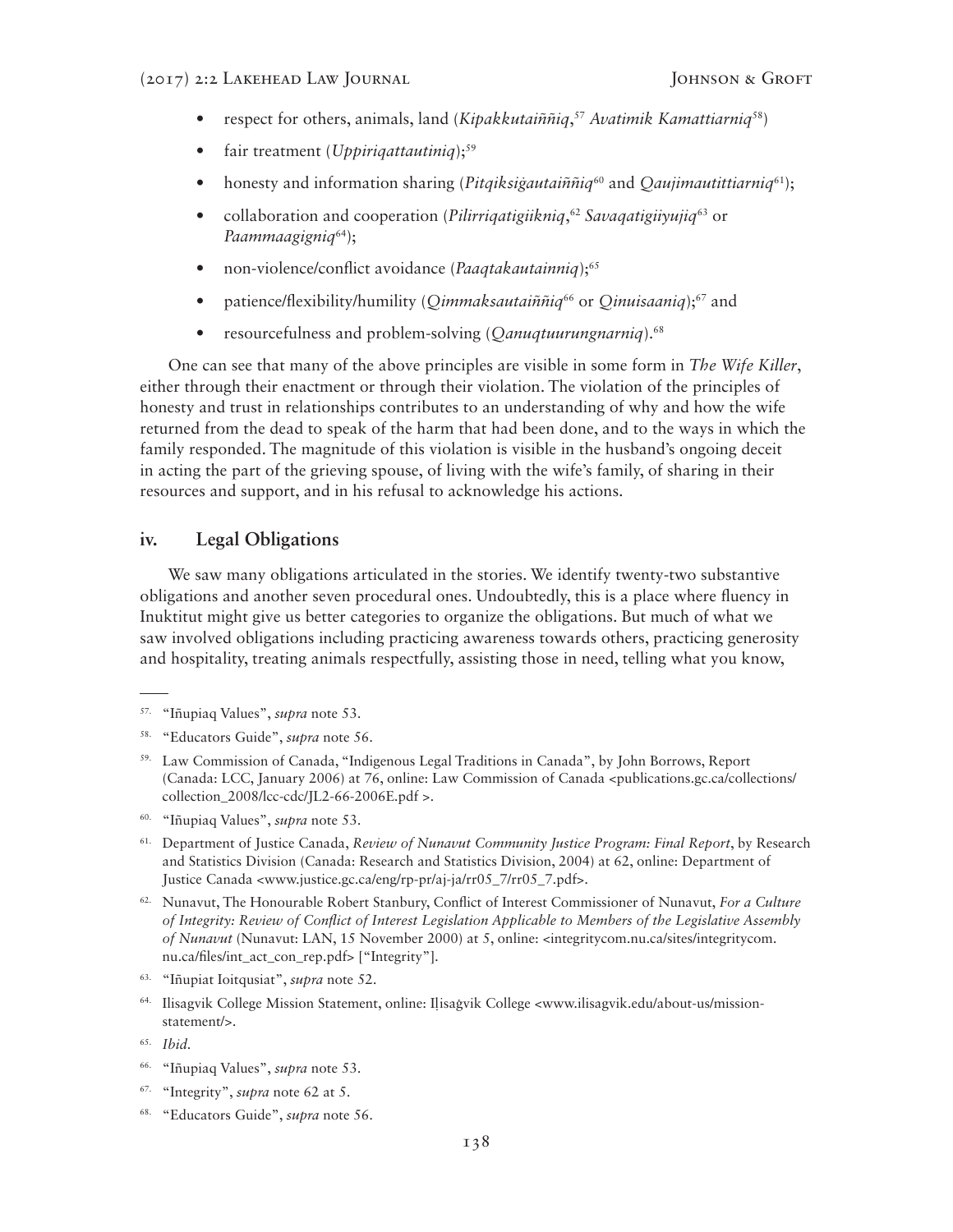and caring for children. We also identified an obligation to do no harm, and an obligation to maintain trust in trust-based relationships. In *The Wife Killer*, it is easy to focus on the husband's devastating failure of these obligations towards his wife. But we found the story even richer when we began to ask about obligations being performed in the story by other characters. For example, one might ask about the obligations of those whose kin do harm. One might articulate a general statement of law thus:

4.1.8.1.1. There is an obligation to prevent kin from harming others. (*Eagle-Man, Paniunayuk and Aqsaqauraq: A Feud Averted, Alaaqanaq, the Man with a Little Drum, Raid and the Kobuk River Grandmother, Akaluk (Stolen Soul), Atangana (Part 3), The Wife Killer*)

In *The Wife Killer*, while one could focus on the killing of the husband by the brothers as retribution for the death of their sister (or as an instance of vengeance), one could also understand the brothers as fulfilling their obligation to ensure that their brother-in-law (kin) was not able to harm others.

In terms of procedural obligations owed to both a person harmed and the one harming, the stories illustrate such obligations as those to:

- tell what you know about the harm (the murdered woman told her family about how her husband had killed her);
- witness (the family witnessed the woman's testimony);
- show respect and affirm equality-constituting practices (the family of the woman listened to her testimony and took seriously what she said by killing her husband in response); and
- assist family members in need (the brothers assisted their sister by listening to her testimony and then killing her husband).

One of the many substantive legal obligations we saw in the stories might be articulated as the following general statement:

4.1.1.1 PRACTICING ACKNOWLEDGEMENT/AWARENESS TOWARDS OTHERS. There is an obligation to acknowledge and practice awareness towards others in the community. (*Northern Lights People, Raven and the Whale, Akaluk (Stolen Soul*), *Orphan with No Clothes, Raid and the Kobuk River Grandmother, Alaaqanaq, the Man with the Little Drum, Lake of Worms/Worm Lake, Wife Killer, The Wife with a Jealous Husband, Fast Runner, Utuagaaluk: Murder Mystery*)

In many of the stories we read, including *The Wife Killer*, it is the failure to be aware of others that opens space for the harm to occur. Sometimes the failure of awareness seems obvious, but at other times, stories show us situations where it is difficult to be aware, precisely because of complicated contexts or practices of deceit. *The Wife Killer* story draws this to our attention when it states that the villagers had no knowledge of what the wife killer had done when he returned to the village grieving because of his lost wife. Whether or not the community members had done all they could, the synthesis did help to make visible that there are additional obligations of awareness that may apply beyond the boundaries of an individual family.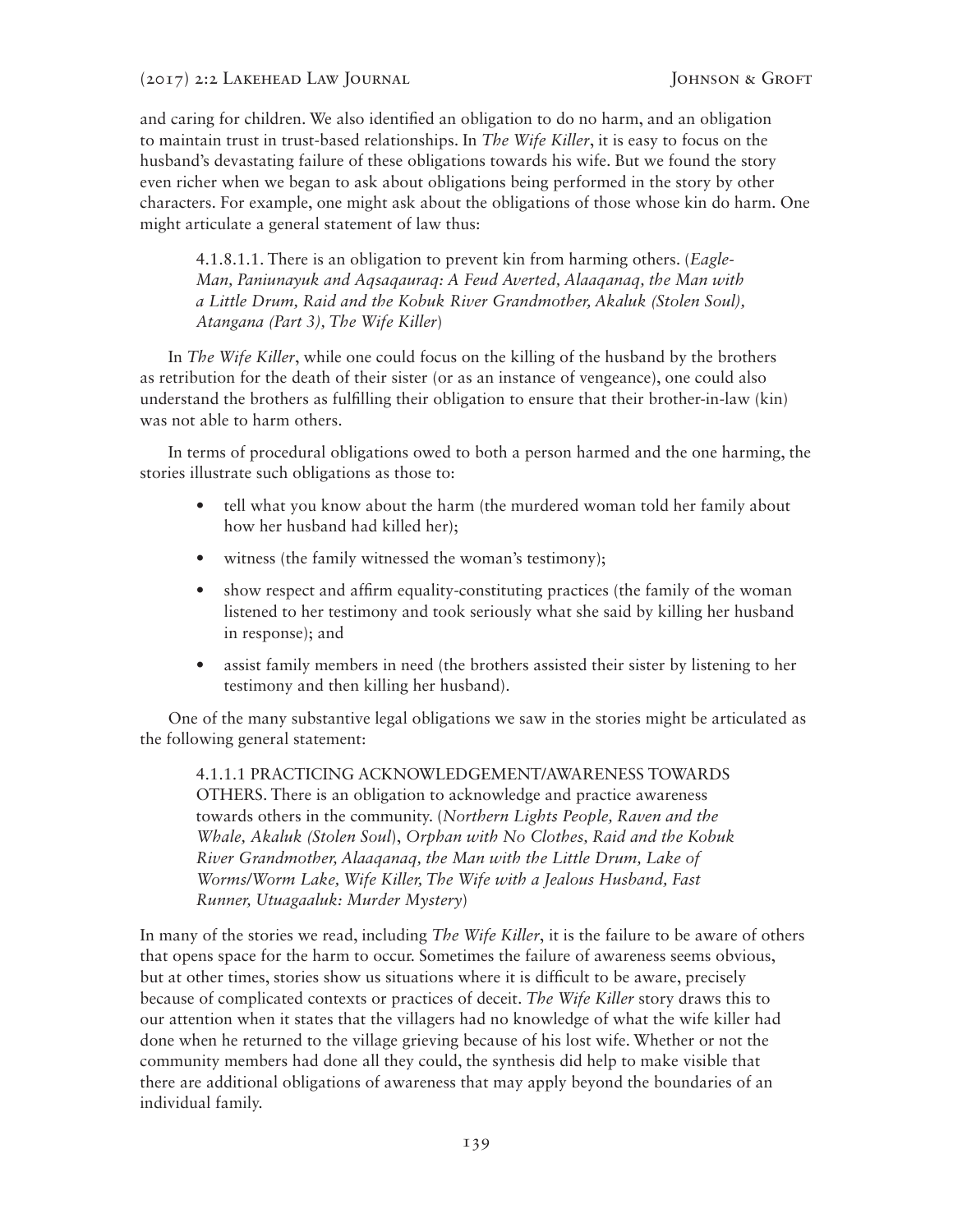#### **v. Legal Rights**

For our analysis, legal rights can be understood as the flip side of legal obligations. In the stories as a whole, some of the rights seemed to attach to people who had been harmed, and some to people who were thought to have done harm. Some of the rights identified in the stories included the right to acknowledgement, to share in necessities of life, to hospitality and respectful treatment, to help when in need, to information, to compensation (in certain situations), to equality, and to freedom. One particularly interesting legal right relates to the need to see harms acknowledged:

5.1.12 RIGHT TO ACKNOWLEDGEMENT OF HARM (see also 2.5.1. and 4.1.12). There is a right to have harm acknowledged, whether the harm was accidental, negligent, or intentional. (*Pinaqtuq, Who Had No Wish to Marry, The Lake with No End, Utuagaaluk: Murder Mystery, The Duel Between the Point Hope Shaman and the Barrow Shaman, Akaluk (Stolen Soul), Orphan with No Clothes, The Wife Killer, The Brother with Good Ear, Kopilgok (Worms), The Young Man Who Married a Wife From Across the Sea, The Raid and the Kobuk River Grandmother, Lost Little Brother, One Who Walked Against the Wind, Northern Lights People, Sky People, Malicious Youth, Boy Shaman, Utuagaaluk: Murder Mystery, Three Brothers, Raven and the Whale)*

In terms of *The Wife Killer* story, the woman had suffered a great harm. One of the more obvious rights one might see is the right to have her killer brought to justice. But the above principle suggests additional ways of understanding rights. In her return to her family, one can see not just an assertion that a killer should be brought to justice, but also an articulation of her right to have the harm of her death correctly described. It could also be seen as addressing rights to information—in this case her family's right to information. We articulated the general principle thus:

5.1.11.iii RIGHT TO INFORMATION. Family members of those harmed have a right to information regarding the harm done to their kin. (*The Brother with Good Ears, The Wife Killer, The Man with a Scourge of Bearded Sealskin, Ululina, Fast Runner*)

Focussing on this informational right gave us yet another angle for thinking about the decision of the wife to return to her family. It also reminded us that the wife had not only told her family about her own murder, but shared information about the deaths of other women in the community, information that her family members may then be obliged to share with the families of the other murdered wives. Placing the principles in 5.1.11 and 5.1.12 side-by-side also helped us think about the differences between the right to have a harm named/acknowledged, and the right to have information available about a harm (even if the information is incomplete, or even if other direct remedies seem unavailable).

# **IV CONCLUSION: RETURNING TO THE STORIES WITH A QUESTION**

To conclude this general discussion of the process of building a synthesis from stories, it should be clear while it is the product of (seemingly objective) texts, the processes of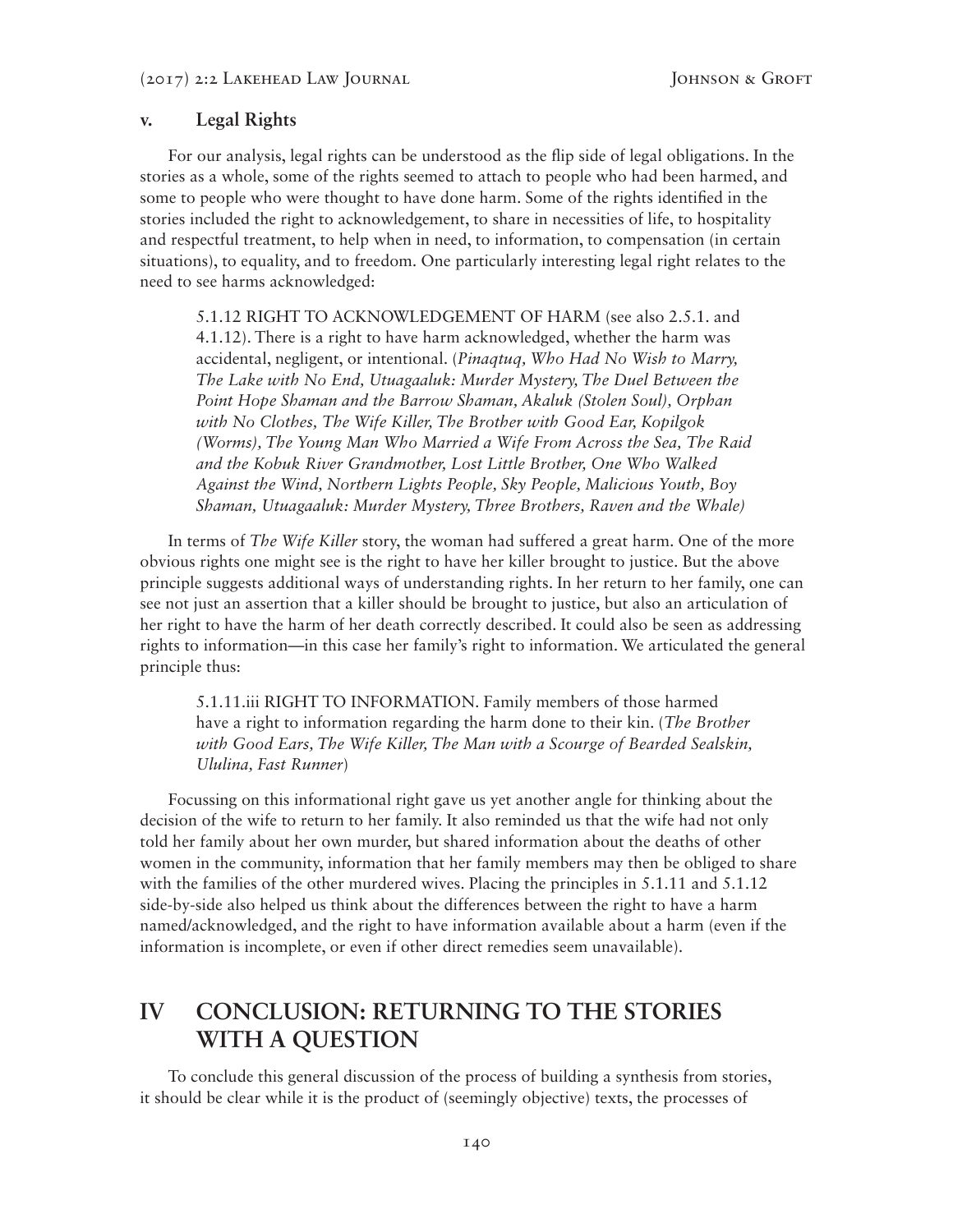interpretation are inevitably shaped by the socially constructed narratives and experiences accessible to the interpreter. This synthesis is "our" synthesis, shaped by our own understanding of and work with the stories, and designed to help us learn. While it is "ours" (that is, reflecting our understanding of stories and law), because the processes of building the synthesis are open and transparent, our conclusions are also open for dialogue, contestation, and debate. Just as clearly, any synthesis must be an ongoing project, open to modification as stories are added, and as different interpretations gain ascendancy. This legal synthesis is a work-in-progress and we are still working with the stories to understand them in ways that respect their complexity and nuance. In thinking about the interplay of law and story, we have taken comfort from Julie Cruikshank's observation that she would have been unable to understand the stories Yukon women were telling her about their lives, without also understanding the rich world of stories in which those lives were embedded.<sup>69</sup> We believe this to be true of both Indigenous and non-Indigenous legal orders alike: the knowledge of a legal order is informed by the stories that circulate in that order. There are good reasons to believe that stories provide one powerful vehicle for learning about Indigenous law.

We have, in the process, been struck by the ways that the activity of constructing a synthesis of legal principles from publically available Inuit stories has provided valuable tools for us as non-Inuit women grappling with the reality of gendered harms in current Canadian society. We live on the west coast of British Columbia, where the fabric of our daily living is woven through with the aftermath of the Pickton serial killings, and the devastation of missing and murdered Indigenous women and girls. We too are storied people, and our stories (like those of Western Inuit) raise questions about gender, human vulnerability and safety. Our own questions and concerns were present as we did the work. And those concerns about gendered violence, in its epistemic and structural forms, were matched and mirrored in stories like *The Wife Killer*. We could see that the stories often addressed similar human problems. How might society respond in the face of these deep injuries? Does one need to wait until there is a death? Is it enough to "find and punish the guilty?" How is the larger community implicated in these stories of violence against women? Are there ways to find new lines of response? The process of working with *The Wife Killer* and other stories has helped us to ask other questions about the ways Western Inuit law has developed important and useful "tools for thinking."

Let us then return for a moment to *The Wife Killer*. In the version we shared, little direct attention is paid to the community; we are told only that they did not know that the husband had been preparing a pit of maggots to kill women. In the story, the wife demonstrates "exemplary" behaviour: she is not vulnerable to violence because of her actions (risky behaviours), nor does she succumb due to weakness (failure to learn important skills). She succumbs because the husband has done all he can to hide his intentions (the pit), and to prepare the trap. The story does not enable one to argue that the wife could have escaped if only she had been better, or worked harder. In short, victim-blaming is not a strategy for explaining the outcome, nor for addressing the risk men such as the husband posed to other women.

The story, even in its silence about the community, asks us to think about the obligations of others to disrupt the harmful outcome. The story invites us to consider other stories we know. Consider Edna Hunnicut's recounting of *The Lake of Worms,* another version of *Wife Killer*. 70

<sup>69.</sup> See Cruikshank, *supra* note 18.

<sup>70.</sup> Hunnicut, *supra* note 35.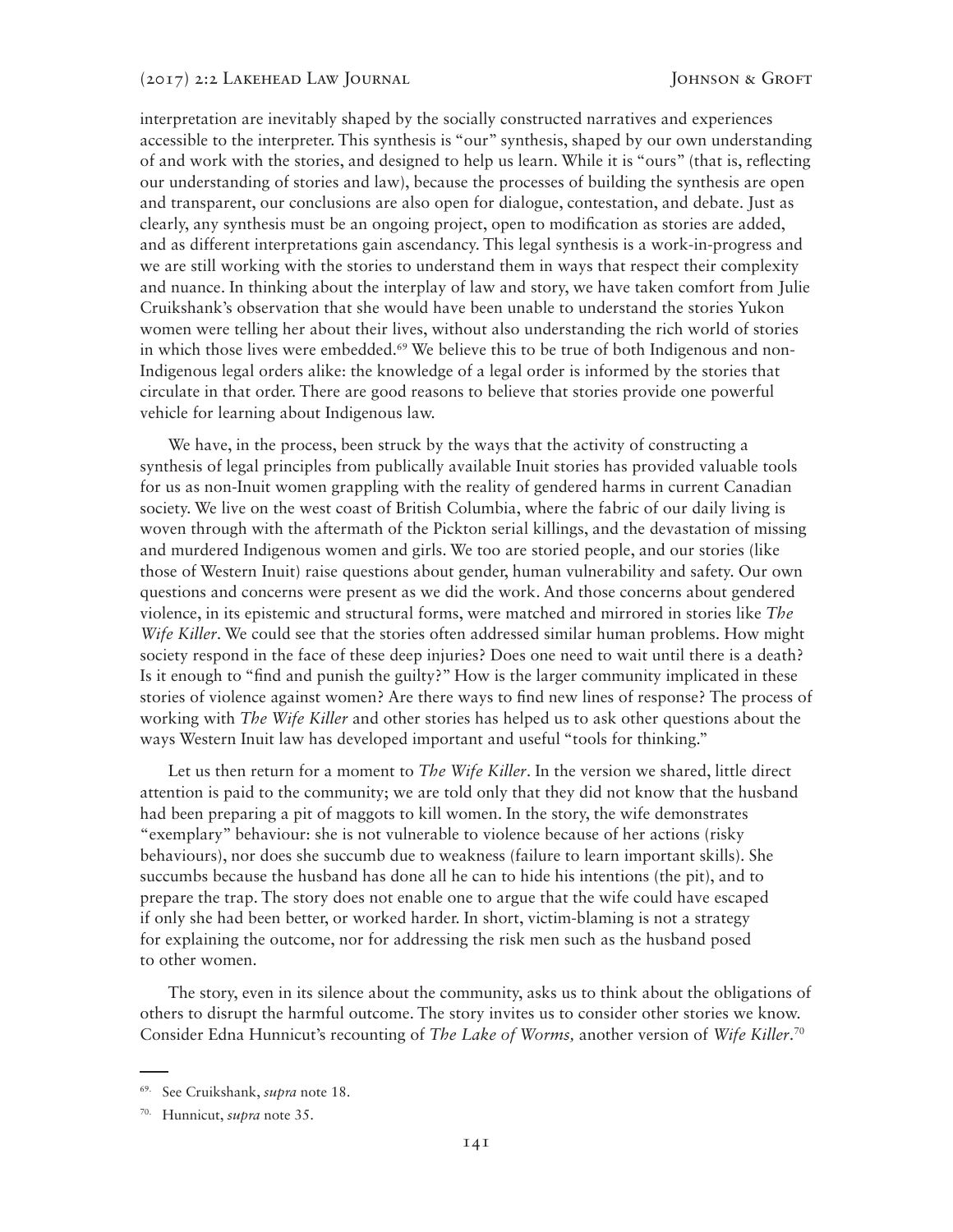In this story, the brothers of the husband's newest wife become suspicious. They wonder why it was that this man was always losing his wives on his hunting trips. Because of their awareness of the suspiciousness of the deaths, the brothers were able to rescue their sister before she could be killed. If one places the two stories together, one begins to see them in dialogue.<sup>71</sup> One can return to *The Wife Killer* asking more about ways that a community might need to practice the kind of awareness demonstrated by the brothers in *Lake of Worms.* Questions about how a community practices its obligations then become visible in many places.

Thinking about how Canada will move forward with the Inquiry into Missing and Murdered Indigenous Women, we found ourselves thinking about "ourselves" as people who might be called upon in thinking about how to respond to the great harms that have been done. We found ourselves reflecting on the stories and the synthesis, particularly those aspects that seem to foreground obligations of caring and sharing, rather than "rights." We found ourselves thinking back to the community as a decision maker, and one of the general statements of law:

1.1.5.2. Community or group decisions are required when the community or group is needed to perform obligations such as caring for others and assisting and protecting those in need or at risk of harm. (*The Man Who Was Saved by a Salmon Fin*, *Atangnak*, *The Man with a Scourge of Bearded Sealskin*, *Orphan With No Clothes*, *Selawik and Buckland Wars*, *Utuagaaluk: Murder Mystery*, *Aagruukaaluk and Kippagiak*, *Aagruukaaluk*, *Sky People*, *Northern Lights People*)

Based on these stories, caring for, sharing with, assisting and protecting others are important western Inuit principles informing legal responses to harm. It seems that when someone is in need or at risk, and others are aware of this, there is an obligation to assist if there is an ability to help. All the above stories also make visible the importance of the principle of collaboration in the western Inuit stories (people listen, talk, and take action together).

This principle appears necessary to ensure people are acknowledged, and treated with respect. But it is also necessary in order to ensure the safety of oneself and of others in the community; it makes it possible to recognize danger and harm, so that one can respond wisely and uphold one's obligations to others.

Let us then return to the question of the community's involvement in *The Wife Killer* story. It would seem that since women in the community were being targeted by the wife killer, the problem could be considered one that affected all the villagers and thus a collective response would be appropriate. This fits with the principle regarding community and group decision making articulated in the statement of law (1.1.5.2) above. Also, since the women were in need of protection and assistance from the community, the principle above concerning community

<sup>&</sup>lt;sup>71.</sup> We have slowly come to appreciate the importance of multiple versions of stories. When one stops searching for the most "authentic" version, it becomes possible to better appreciate the ways that small changes in the stories enable stories to make new arguments, and to elaborate new options in the context of new circumstances. This point is powerfully made in considering the multiple variants of the Inuit story of Atanarjuat, and Zacharias Kunuk's decision (working with multiple elder's accounts) to change the ending of the story in his filmic account of the story of Atanarjuat. See Michael Robert Evans, *The Fast Runner: Filming the Legend of Atanarjuat* (Lincoln: University of Nebraska Press, 2010) at 63–85 (Chapter 5, "The Legend and Its Variants").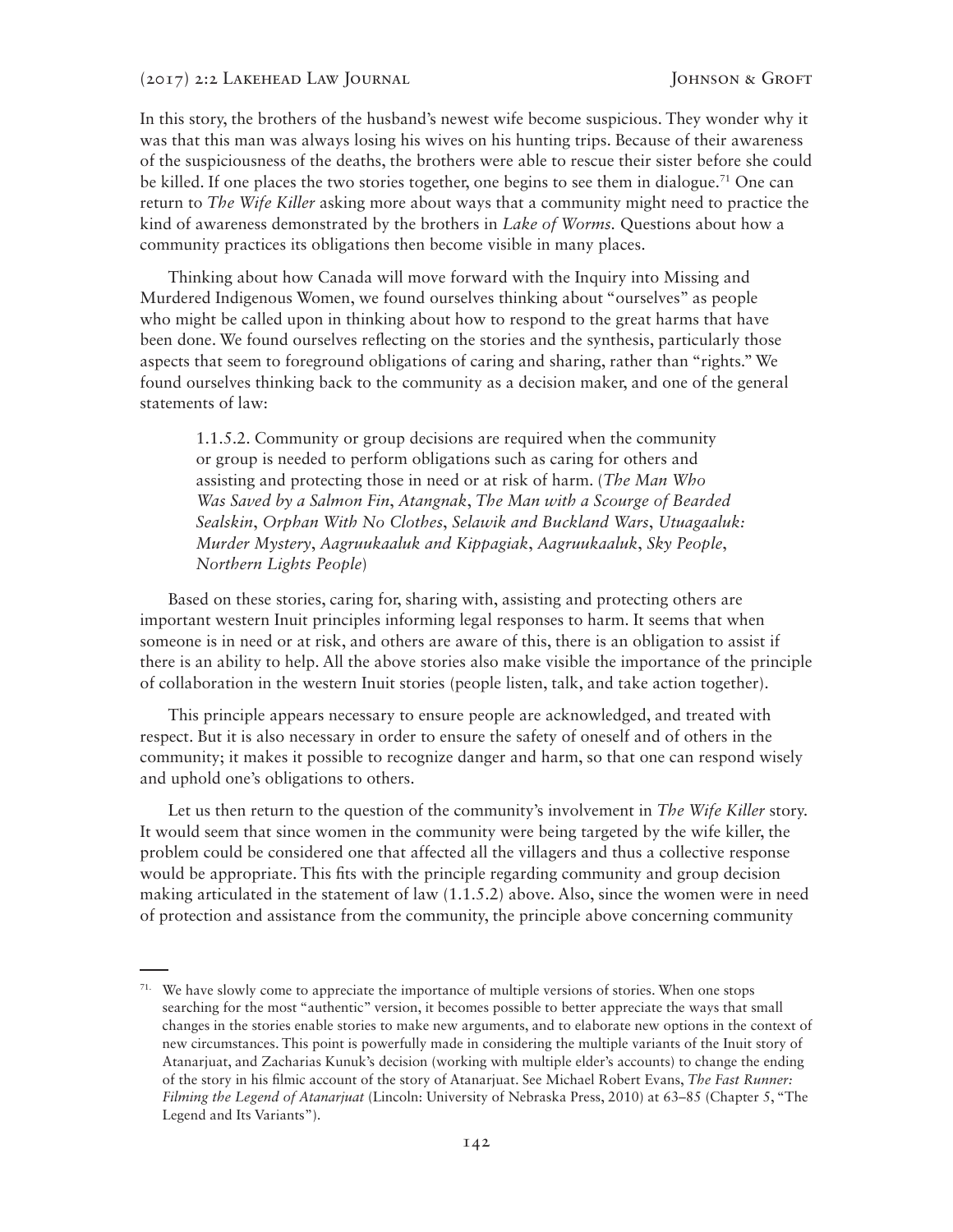obligations to assist and care for those vulnerable or in need also supports the importance of a community response to the harm.

When we return then to the question of violence against women, and do so while attentive to the importance of the values of awareness and collaboration, we can see that the stories provide us with an additional resource: they can help us identify situations of particular risk, and places where communities will confront particular challenges in responding to harm.

One could think about *The Wife Killer* through this lens, and come to a number of conclusions. One might simply say, as the story does, that the villagers were not aware that the wife killer was killing his wives. This might then explain why the villagers did not respond to the harm. But one might then pose the question for the future: what ways of practicing awareness might have led the community to be able to identify the harm more quickly? With knowledge of the story, one might consider the ways that people can identify situations in which women may face heightened risk. That is, one can look to the story not to judge the community of the past, but rather as a source of information about contexts in which one might anticipate the value of heightened awareness. This is just a reminder that the point of a synthesis is not simply an elaboration of rights and responsibilities, but a way of organizing the many insights a story has to offer, a way of putting stories in conversation in order to better see the puzzles and patterns they make visible, and then working toward using these insights to better prevent and tackle current situations of harm. So too, one can read the stories together, and ask how those principles and insights might help us today, as we work towards reducing vulnerabilities, and increasing conditions for both safety and thriving.

In short, our experience of working with stories has been that they open more questions than they resolve. While we, as elaborated earlier, feared that this work would participate in the flattening of Inuit legal principles, our experience has rather been one of increased appreciation for the richness of the stories and principles that circulate through them. The experience of using this approach left us seeing the generative capacity of both the stories and the project. This synthesis opens up space for asking questions about the application of these stories and principles to the contemporary landscape. Far from providing simple answers, the stories provide rich context for asking pressing questions about how we structure a world to first avoid, and then respond to harm.

There are of course challenges that come with any project that seeks to build bridges across legal traditions, or indeed, languages. Certainly, there were many occasions where others gave us guidance, or helped us to see places where our own presumptions about the world were making it difficult for us to "see" the possibilities in the stories. The challenge lies in remaining open to the processes of learning. As Cruikshank pointed out, stories are social activities requiring engagement on the part of the listener.<sup>72</sup> The more we engaged with the stories, the more they yielded new insight. We noticed differences between our early attempts to brief and our latter attempts. This reminded us that story-telling and listening are social activities, and that stories link to other stories. For Inuit and non-Inuit alike, stories are embedded in a rich social life; the more stories we encountered, the easier it was for us to see the richness in them.

The adapted case briefing and legal synthesis methodology presented in this paper represents only one approach to learning Indigenous law. We agree with Napoleon that there are many strategies and methods for renewing the relationship of Canadian and Indigenous

<sup>72.</sup> See Cruikshank, *supra* note 18.